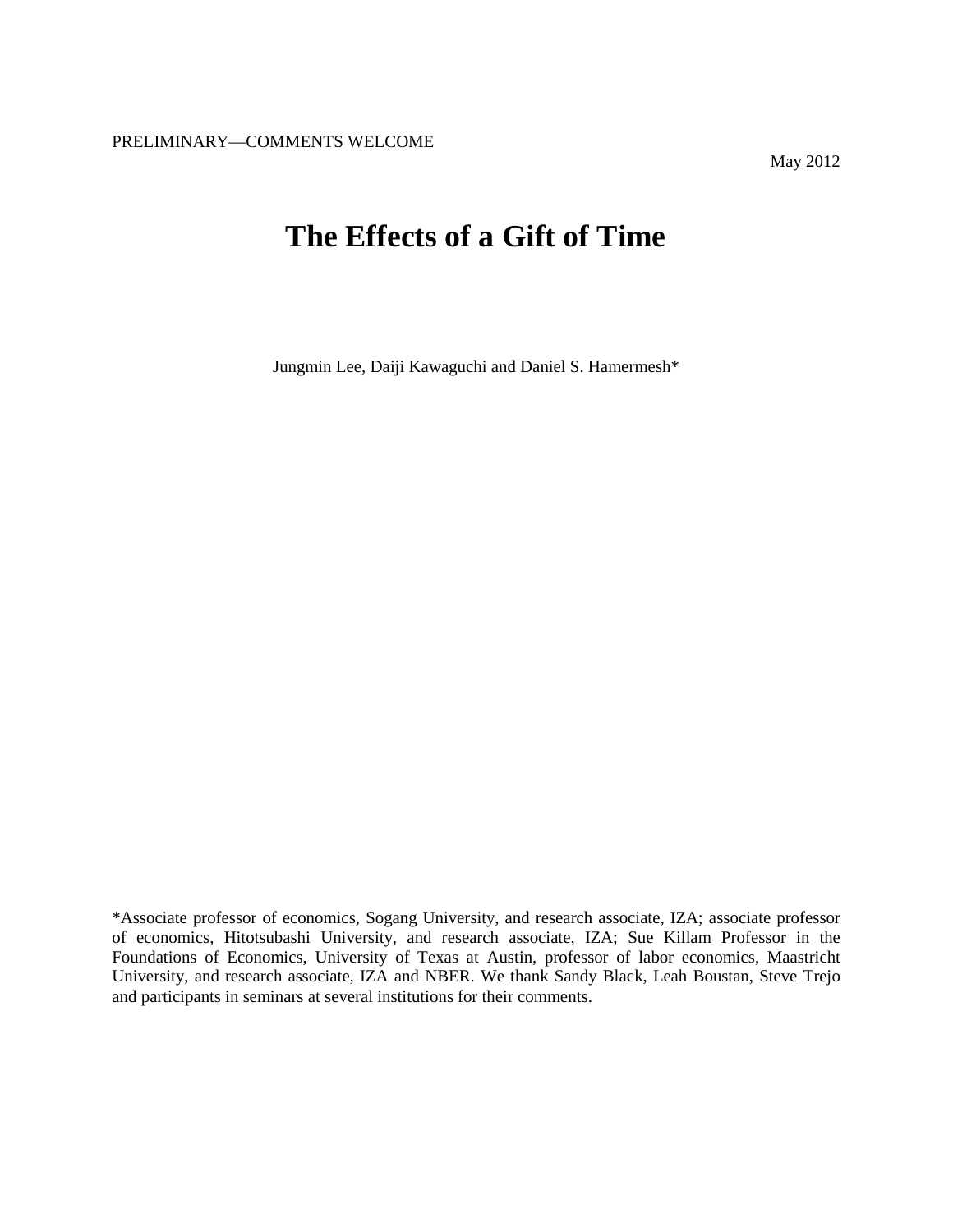# **ABSTRACT**

How would people spend time if confronted by permanent declines in market work? We identify preferences off exogenous cuts in legislated standard hours that raised employers' overtime costs in Japan around 1990 and Korea in the early 2000s. Using time-diaries from before and after these shocks, we predict the likelihood that an individual would have been affected by the reform. The direct effect on a newly-constrained worker was a substantial reduction in market time, with the freed-up time reallocated mostly to leisure and personal maintenance, and only very slightly to household production. Simulations using GMM estimates of a Stone-Geary utility function defined over time use suggest similar results. In the absence of changing household technology a permanent time gift leads to no change in time spent in household production by the average individual.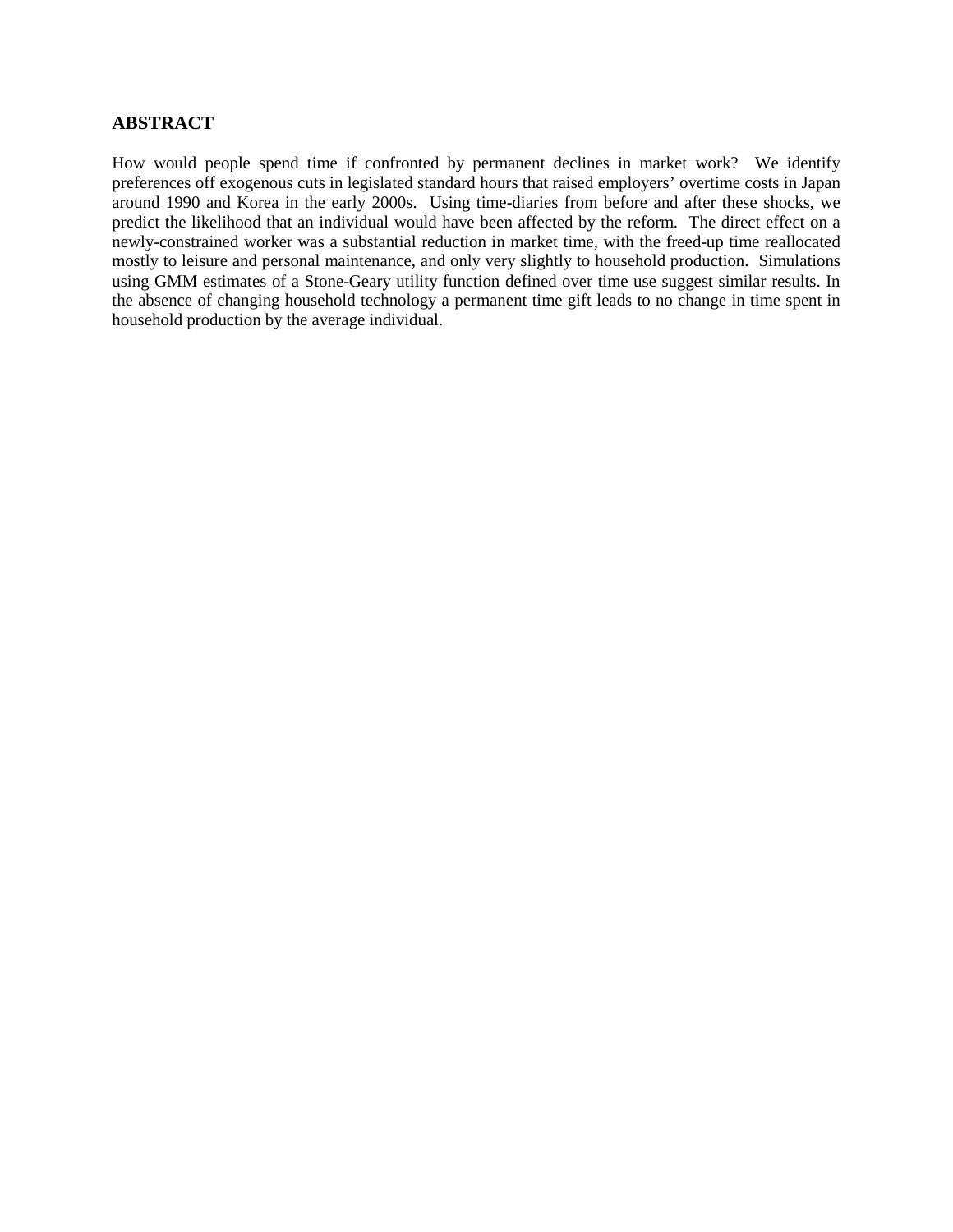#### **I. Introduction**

Time spent in market work is the second most important human activity in rich countries (see e.g., Burda *et al*, 2013) after sleep. Nonetheless, it did diminish in the U.S. between 1900 and 1940 (Kniesner, 1976) and dropped sharply from 1950 through 1980 in most of Western Europe (Huberman and Minns, 2007). Given this secular decrease and continuing pressures for further reductions, both to "spread work" Nickell, 2008) and to move society to less of a rat-race equilibrium (Akerlof, 1976; Landers *et al*, 1996), asking what people would do with their extra time if they were confronted with a large decline in market hours remains an interesting question.

The difficulty in answering this question is that changes in individuals' time allocations arise from the interaction of changes in the technology of the production of Beckerian commodities with consumers' preferences for those commodities. That makes it impossible to identify how workers would respond to a permanent cut in market work, or to infer the general equilibrium effects of that cut on time allocation in an entire population, by looking at historical changes. Over time the technologies do change and can explain some of the changing time allocation (Greenwood *et al*, 2005). Those changes might in turn explain the apparent increase in leisure in the U.S. in the last half century that did not accompany any decline in market work (Aguiar and Hurst, 2007), a change that was mirrored in some European countries (Gimenez-Nadal and Sevilla-Sanz, 2013). But the changing technologies prevent one from inferring preferences for different kinds of non-market activities.

Various authors have considered how time allocation responds to temporary changes in the time available for non-market and market activities. Thus Hamermesh (2002) demonstrated that even an abrupt, fully-anticipated and temporary increase in available time (resulting from a switch off summer time) is non-neutral, with a disproportionate fraction of the increase consumed as additional personal maintenance activities, mostly sleep. Burda and Hamermesh (2010) showed that a temporary, but presumably unexpected decrease in market work (resulting from cyclical changes in employment) is disproportionately taken up by increased household production.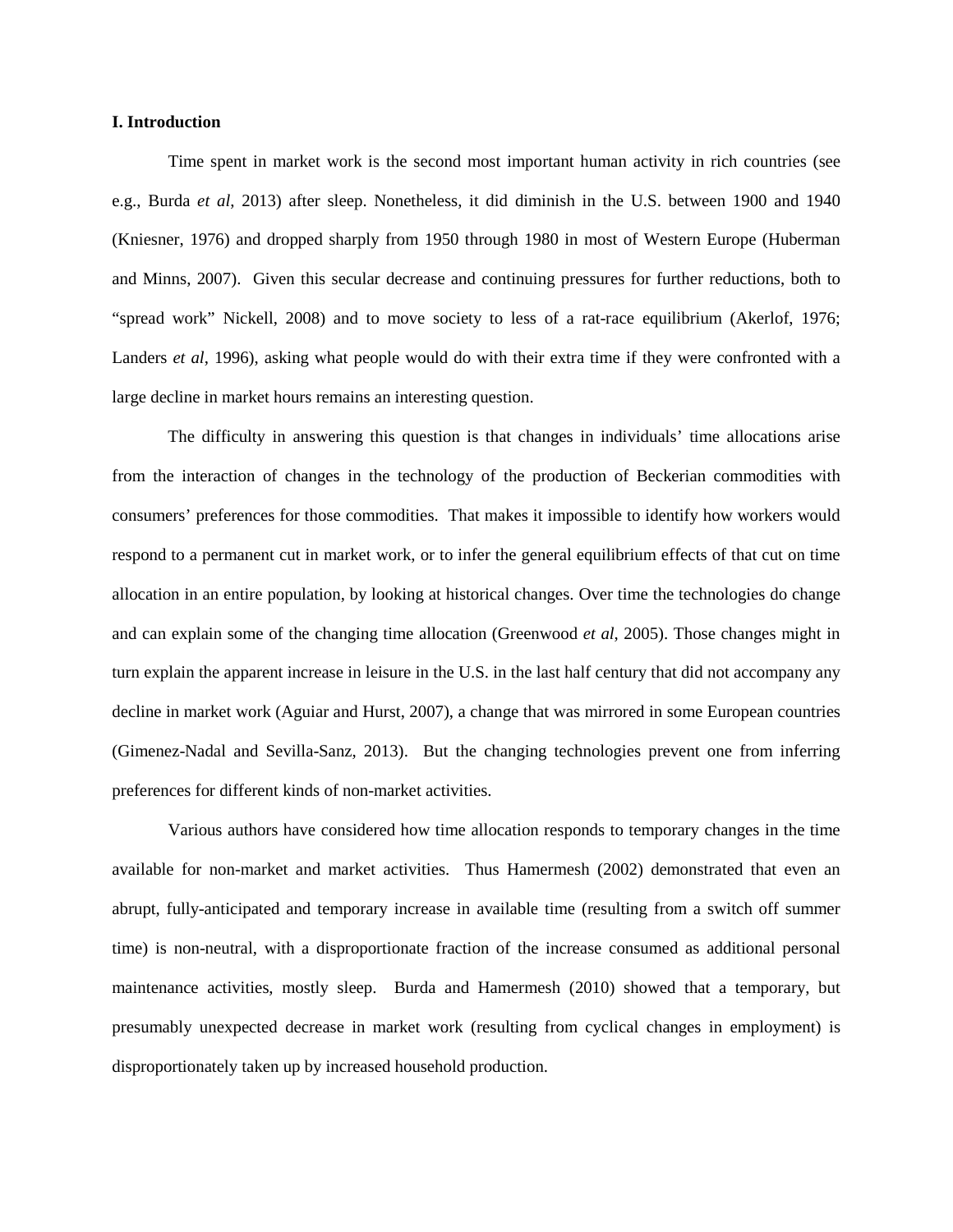In related work (Lee *et al*, 2012) we considered how aggregate patterns of time use changed after these shocks; but no study has examined how individual workers' time allocations respond to an exogenous permanent decline in market work, nor has any looked at the effects of such a decline on time allocation on patterns of time use within households.<sup>[1](#page-3-0)</sup> None could—there have been very few permanent exogenous shocks to market work; and, in any event, the continuing time-diary information required to analyze the impact of these shocks on the distribution of non-market time has rarely been available. A few countries have indirectly imposed changes in hours of work by introducing legislated changes in laws regulating the standard workweek (e.g., France, see Crépon and Kramarz, 2002) or giving unionmanagement negotiators incentives to alter standard hours (e.g., Germany, see Hunt, 1999); but these changes have been small and have, in any case, not always been permanent.

In an effort to reduce work hours, between 1988 and 1997 Japan shortened the standard work week, resulting in a substantial reduction in market work (Kawaguchi *et al*, 2008). Quinquennial Japanese time-diary data are available from 1976, allowing us to examine the impacts of this shock and to account for possible trends in time use that may have been occurring. Korea made a similar change in 2004, and Korean time diaries from 1999 and 2009 enable us to examine time allocation before the legislative change was proposed and after its effects had time to be realized.

The exogeneity of the demand shocks allows us to examine changes in time use in relation to the propensity of an individual to have been affected by the policy change. We use time-diary surveys to measure how someone whose market time became constrained reallocated the reduction in paid work, thus measuring the average effect of the legal change on someone who was directly affected. We specify a utility function that allows using the relationships between the propensity to be affected by the law and changes in time allocations to infer the nature of individuals' preferences for different uses of time. Those

<span id="page-3-0"></span> $\frac{1}{1}$ <sup>1</sup>Goux *et al* (2011) examine the impact of the French change in the standard workweek on the labor supply of spouses of workers who were affected by the legislated change. The focus was only on the spouse's hours of market work. Stancanelli and van Soest (2011) study the impact of the discrete jump in incentives to retire in France after one's  $60<sup>th</sup>$  birthday on time allocations, an incentive that is permanent and well-known to workers while planning the time paths of their allocations of time.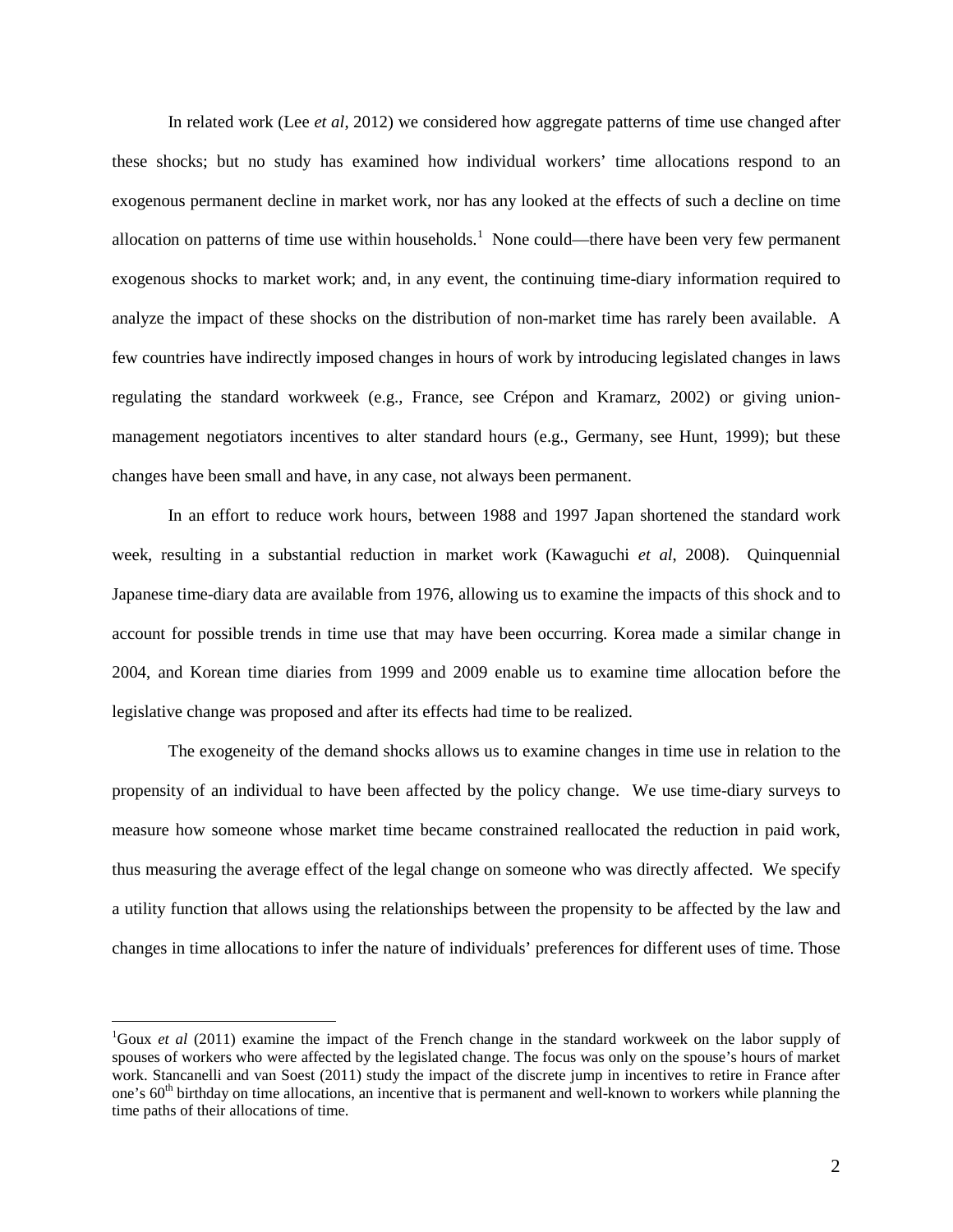estimates in turn allow checking whether the reduced form yields results consistent with the underlying structure.

#### **II. The Shocks and the Data**

### *A. Legislated Changes in Work Hours*

Statutory working hours in Japan had historically been set at 48 per week and 8 per day. In December 1985 a study group organized by the Ministry of Labor published a report suggesting 45 hours per week and 8 hours per day as new statutory working hours.<sup>[2](#page-4-0)</sup> Following this report the Central Labor Standards Commission, consisting of public, employer and employee representatives, recommended setting standard hours at 46 per week temporarily, followed by 44, and eventually dropping to 40. The Commission also requested a temporary exemption for small- and medium-sized firms. In accordance with its recommendation, the law was revised in 1987 and implemented from April 1, 1988.

This revision in the law immediately set standard hours at 46 per week. An additional revision in December 1990 further reduced standard hours to 44 from April 1, 1991. The Labor Standards Act was further revised in 1993 to implement 40 hours per week beginning in April 1994. In this reduction process, particular exemptions were given to industries with long work hours and smaller establishment sizes. These exemptions ended by March 1997, by which time the standard had become 40 hours per week uniformly across industries and establishment sizes with only a few exceptions requiring agreement between management and the union representing its workers.<sup>[3](#page-4-1)</sup>

<span id="page-4-0"></span><sup>&</sup>lt;sup>2</sup><br><sup>2</sup>The Labor Standards Act (LSA) in Japan prohibits employers from employing workers exceeding daily and weekly statutory working hours, currently set at 40 hours per week and 8 hours per day (LSA Section 32). Employers can set hours worked to exceed these legal limits only under an agreement with a workers' group that represents the majority of employees (LSA Section 36). Overtime under this agreement must be compensated by at least a 25 percent wage premium (LSA Section 37).See Sugeno (2002, Chapter 3, Section 5) for an overview of the Japanese legal system on standard hours. Hamaguchi (2004, Chapter 12, Section 2) describes the legal process of reducing the standard hours between 1987 and 1997. Umezaki (2008) also describes the process of the LSA revision based on interviews with two government officials who played central roles in it.

<span id="page-4-1"></span><sup>&</sup>lt;sup>3</sup>Exceptions apply to employees in commerce and service industries in establishments that usually employ fewer than ten workers.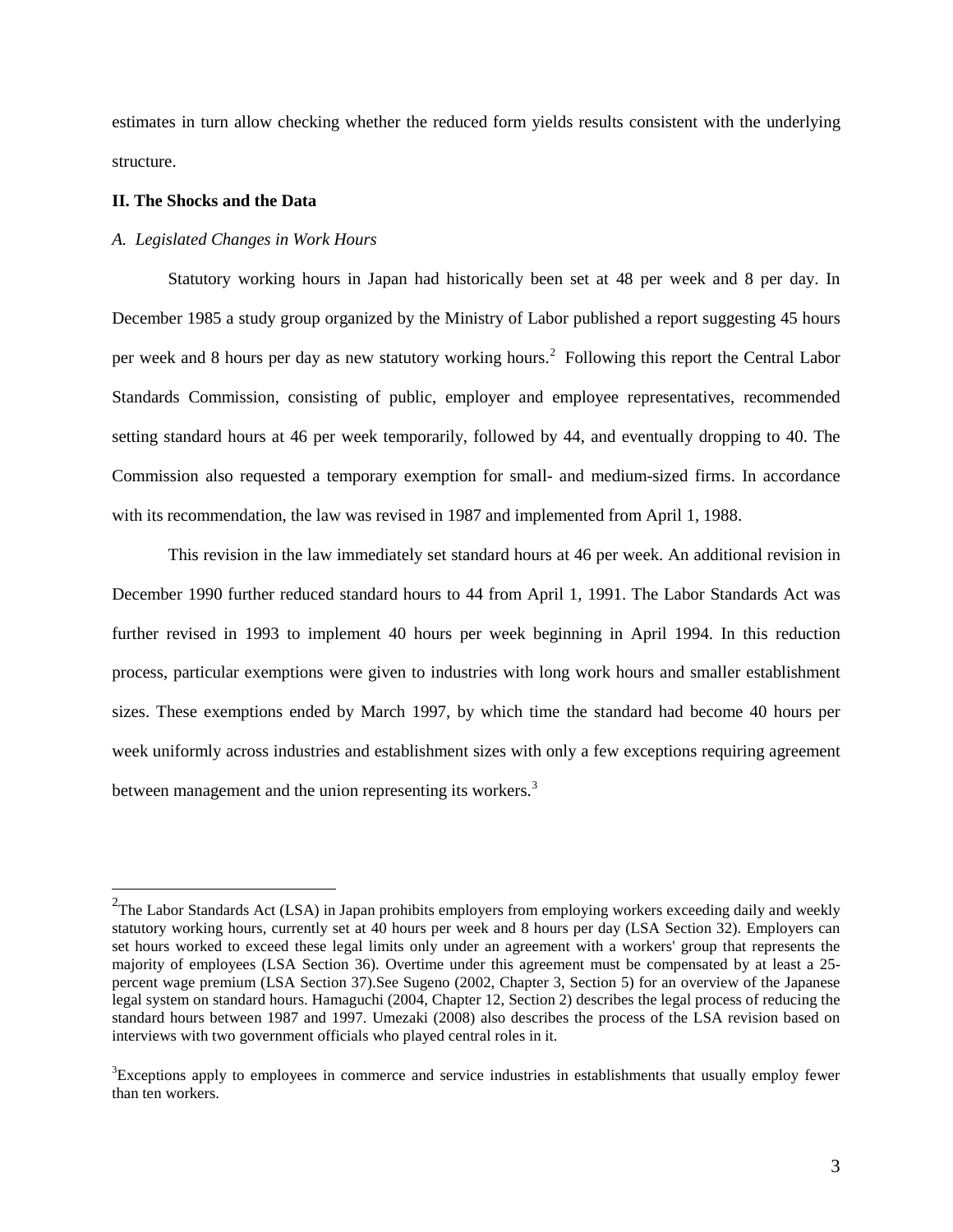Standard hours in Korea had become 44 per week for all workplaces (Kim and Kim, 2004) by 1991. After the Asian economic crisis in November 1997, reducing statutory weekly working hours from 44 to 40 began to be discussed by the Korean Economic and Social Development Commission. In October 2000 the Commission announced the "Basic Agreement on Work Hour Reduction," which included: 1) A reduction in work hours to 40 hours per week and 2000 hours per year; and 2) Gradual adoption depending on industry and firm size. In July 2002 the five-day workweek was first officially adopted in the banking and finance sector. In August 2003 the law indicating the schedule for adoption of the five-day workweek passed Congress.

The law mandated introducing a five-day workweek on a phased schedule, with workplaces of more than 1000 employees becoming covered in July 2004, phasing into workplaces with between 20 and 49 employees by July 2008 (and with smaller workplaces still not covered today). The government provided some financial incentives for firms that adopted the five-day workweek before it became mandatory on them, and overtime regulations were also altered to encourage adoption. A fair conclusion from all this is that the movement toward reduced workweeks in Korea was very widespread, perhaps nearly universal by 2009.

#### *B. Time-Diary Data in Japan and Korea*

The Japanese Time Use Survey (JTUS) is conducted by the Bureau of Statistics every five years, with the first survey conducted in 1976. The survey initially targeted the entire population age 15 or older, but the JTUS expanded its coverage to individuals age 10 or older from 1996. Each respondent fills out time diaries for two consecutive days, reporting their activities in ten-minute (1976) or fifteen-minute  $(1986-2006)$  intervals.<sup>[4](#page-5-0)</sup> The number of pre-coded categories of activity was 17 in 1976, 19 in 1986, and 20 in 1991 and after. The sample is nationally representative with individual survey weights, but it has decreased in scope from about 190,000 persons in 1976 to about 175,000 in 2006. The 1976 surveys

<span id="page-5-0"></span> $\frac{1}{4}$ <sup>4</sup>The 1981 survey had a different format from other years. Each respondent directly filled out time spent in each activity in a single day. Perhaps because of this format, the figures for 1981 are not comparable to those from other years, and because of their non-comparability we do not use them.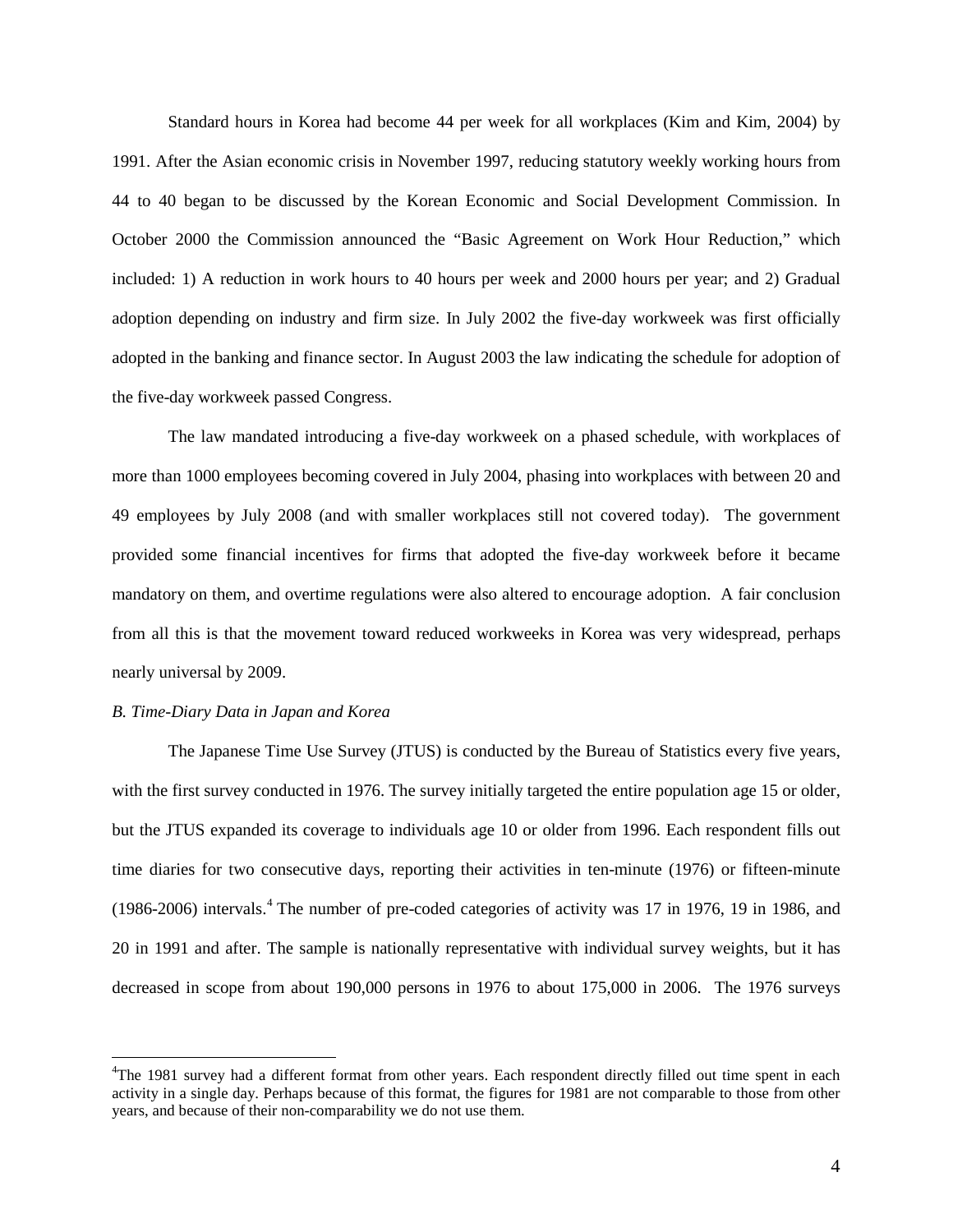were conducted over seven consecutive days in October. The1986 and subsequent surveys were fielded over nine-day periods including two weekends in October.

The Korean Time Use Survey (KTUS) is conducted by the National Statistical Office every five years, with the first survey conducted in 1999. The survey targets the entire population aged 10 or older and has a remarkably high response rate (for time-diary surveys), above 90 percent. Each respondent fills out time diaries for two consecutive days, reporting activities in ten-minute intervals. The number of possible activities was 125 in 1999 and 144 in 2009. The sample is nationally representative with individual survey weights, but it decreased from over 40,000 observations in 1999 to barely 20,000 in 2009. The 1999 KTUS was conducted over ten consecutive days early in September. The 2009 survey was also fielded over ten-day periods, but, because of concerns about potential seasonality in time use, it was conducted in both March and September.

The JTUS for 1986 clearly precedes the shock to hours, while the 1996 survey is nearly entirely post-shock. The timing of the surveys does not perfectly bracket the timing of the legislated changes, but it is fairly close. By chance the timing of the KTUS is almost perfect for the purposes of this study: The first survey precedes any possible effects of the cut in demand for market work, and the third takes place after the changes had mostly been realized.

The time-diary surveys from Japan and Korea allow respondents to list far too many different activities for purposes of analyzing the impacts of the legislated changes. We need to combine the basic activities into tractable aggregates. We take the fourfold breakdown: Market work (M); household production (H); tertiary activities (T) and leisure (L), and classify each basic activity in each country into one of these. Market work includes paid employment or self-employment, unpaid employment, job search, commuting and schooling/studying. Household production consists of those activities for which one could find market substitutes (as initially proposed by Reid, 1934). Tertiary activities are those personal maintenance activities, including sleep and eating, that people must typically do at least some of on most days; and leisure activities are those that do not pay, that could not be contracted out and that are not biologically required. For both countries a very few activities were not classifiable, and we prorate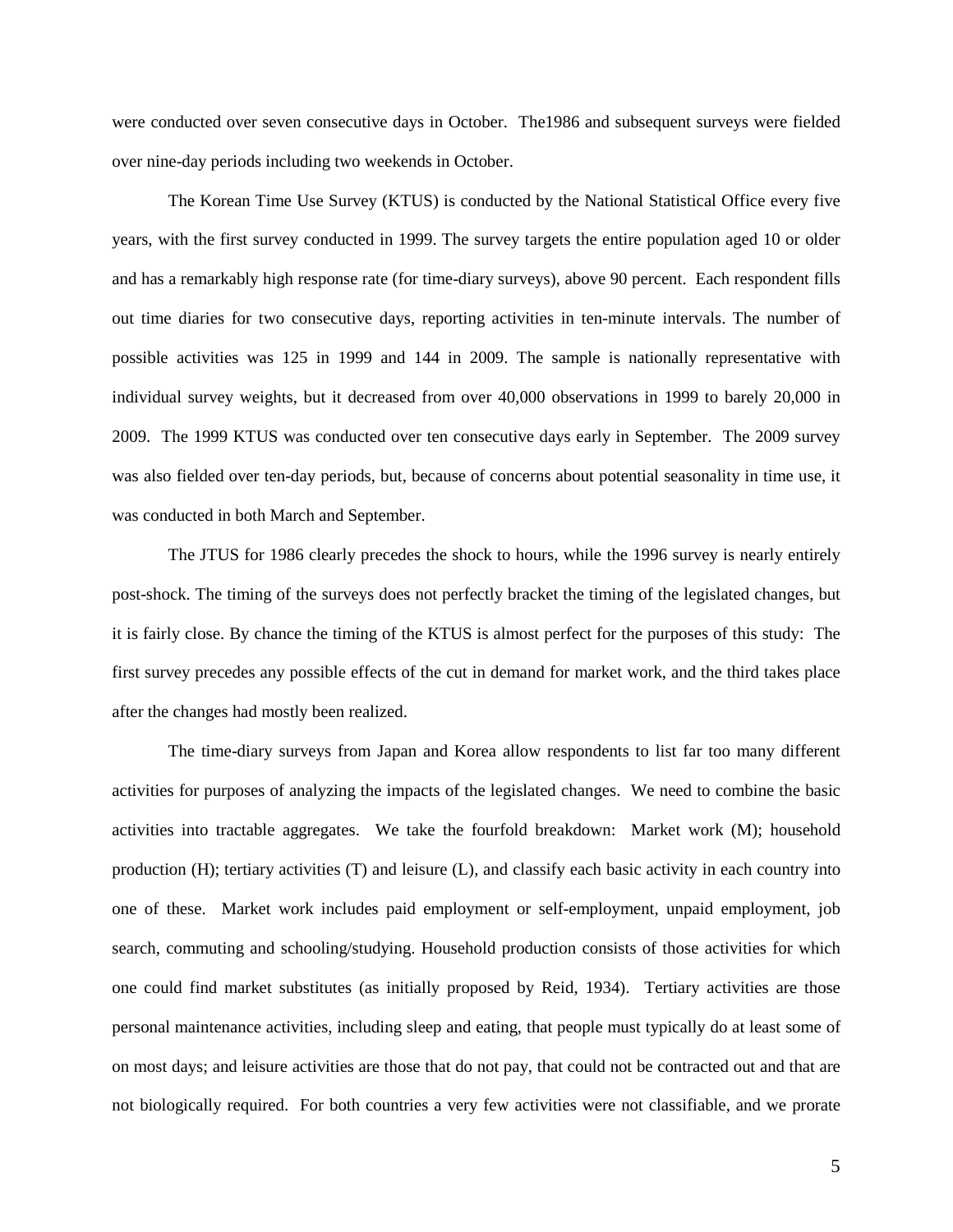the few minutes included in these across the four aggregates in proportion to the time spent in each aggregate.<sup>[5](#page-7-0)</sup> The classifications of the 20 (9) primary sub-aggregates in Japan (Korea) are shown in Appendix Table A.

#### **III. Inferring the Direct Impact of the Imposed Decrease in Market Work**

The cut in the standard workweek in Japan and Korea is an imposed shock, the results of which trace out a locus of equilibria that depend upon workers' preferences. This understanding underlies our treatment in this Section, in which we first measure the direct effect—on an individual who was certain to have been affected by the policy—and then infer the structure of the representative affected individual's preferences for allocating time across the four aggregates to simulate the response to a negative shock to M.<sup>[6](#page-7-1)</sup>

#### A. *Reduced-Form Estimates of the Effect*

Absent longitudinal time-use data covering the periods before and after the demand-induced declines in M, we generate a pair of cross-sections, with the cells based on the demographic characteristics of the time-diary respondents. We use a matching procedure to link observations across cells in the time-use data before the change (1986 in Japan, 1999 in Korea) to observations after the change (1996 in Japan, 2009 in Korea). In the Japanese data we use the two sexes, individual years of age and the three education categories that are available. We treat the Korean data identically except that we use the twelve available categories of educational attainment. There is a substantial number of empty cells (e.g., in Korea, no young people have zero education); in general, however, the immense size of the underlying samples allows the creation of a larger set of aggregate scores than is usual in studies using this method.

For each country in Year B, before the legislated change, we estimate the propensity score for individual i to be affected by the legal change as:

<span id="page-7-0"></span> <sup>5</sup>  ${}^{5}$ In Korea the number of prorated minutes was 19, 13 and 19 in 1999, 2004 and 2009 respectively. In Japan the total minutes prorated were somewhat greater: 34 in 1976, 34 in 1986, 34 in 1991, 48 in 1996, 53 in 2001 and 50 in 2006.

<span id="page-7-1"></span><sup>&</sup>lt;sup>6</sup>Trying to infer a particular effect using both reduced-form and formal structural estimation is unusual, but it is not unheard of in the literature on the supply of hours to the market (e.g., Crawford and Meng, 2011).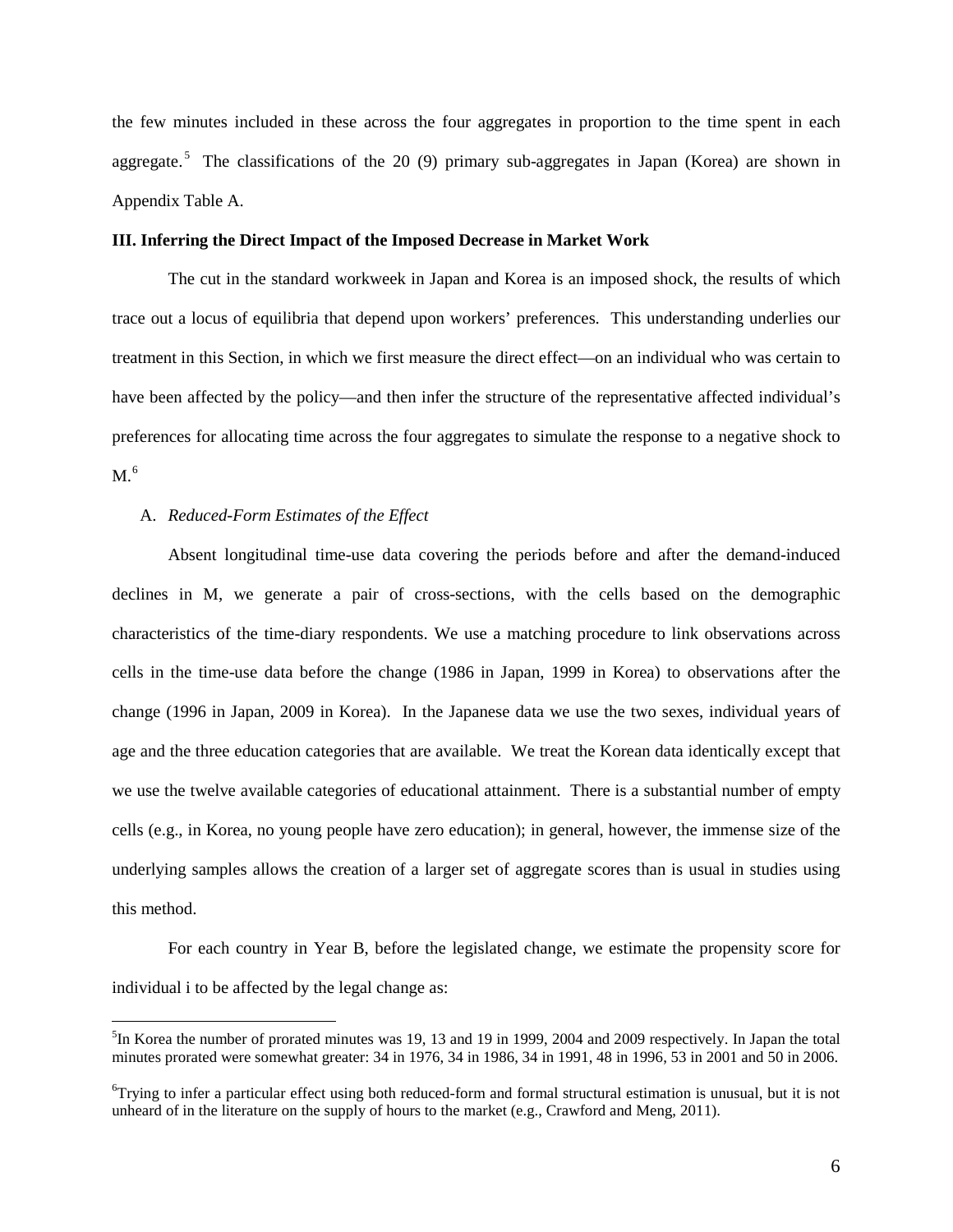Prob(43  $\leq M \leq 48$  | X) for Japan; Prob(40  $\leq M \leq 44$  | X) for Korea,

where X is a vector of covariates.<sup>[7](#page-8-0)</sup> These workers are directly affected by the policy in a monotonic way. Workers who worked 40 hours or less before the change are not directly affected. Those workers who worked longer than the old standard hours are affected by the law in a complex way, as the legal change may have increased or decreased their hours, depending on the sizes of the substitution effect on hours per worker and the scale effect due to the increased marginal cost of labor. We derive the average probability that an individual with characteristics X in Year B was constrained, and assign that value to the age-sexeducation cell in Year P, post the legal change. The identifying assumption here is that the individual with characteristics X would have been constrained with the same probability in Year P if the law had not changed.

Tables 1J and 1K (a tabular notation we use throughout to denote the results for Japan and Korea) show the averages of the propensity scores across the cells, their standard deviations and a few order statistics. (The statistics differ slightly across the days of the week because of slight differences in the number of non-empty cells on each day.) The main point to note for these statistics is that the average probability that an individual is constrained by the legal change is not large; but the variation in the average propensity across the cells is huge, allowing the possibility of inferring that tightening the hours constraint had substantial effects.

Taking the average propensity scores for each age-sex-education cell, and using the changes in time use in the four categories for each cell, we estimate a reduced form relating the change in time use (post- minus pre-shock) to the propensity to be affected. Considerations of the fixed costs of working on a given day suggest that employers have incentives to concentrate their reductions in hours demanded on one or two days rather than across the week.<sup>[8](#page-8-1)</sup> We thus estimate this simple bivariate equation separately

<span id="page-8-0"></span><sup>-&</sup>lt;br>7  $^7$ For Japan, weekly working hours are reported only in intervals: Up to 14 hours, 15-34, 35-42, 43-48, 49-59, and 60 or longer. Therefore the best propensity would be  $Prob(43 \le M \le 48 \mid X)$ .

<span id="page-8-1"></span><sup>&</sup>lt;sup>8</sup>There is little work directly measuring fixed daily costs of labor, although a number of studies base the empirical work on this concept (e.g., Cogan, 1981; Hamermesh, 1998).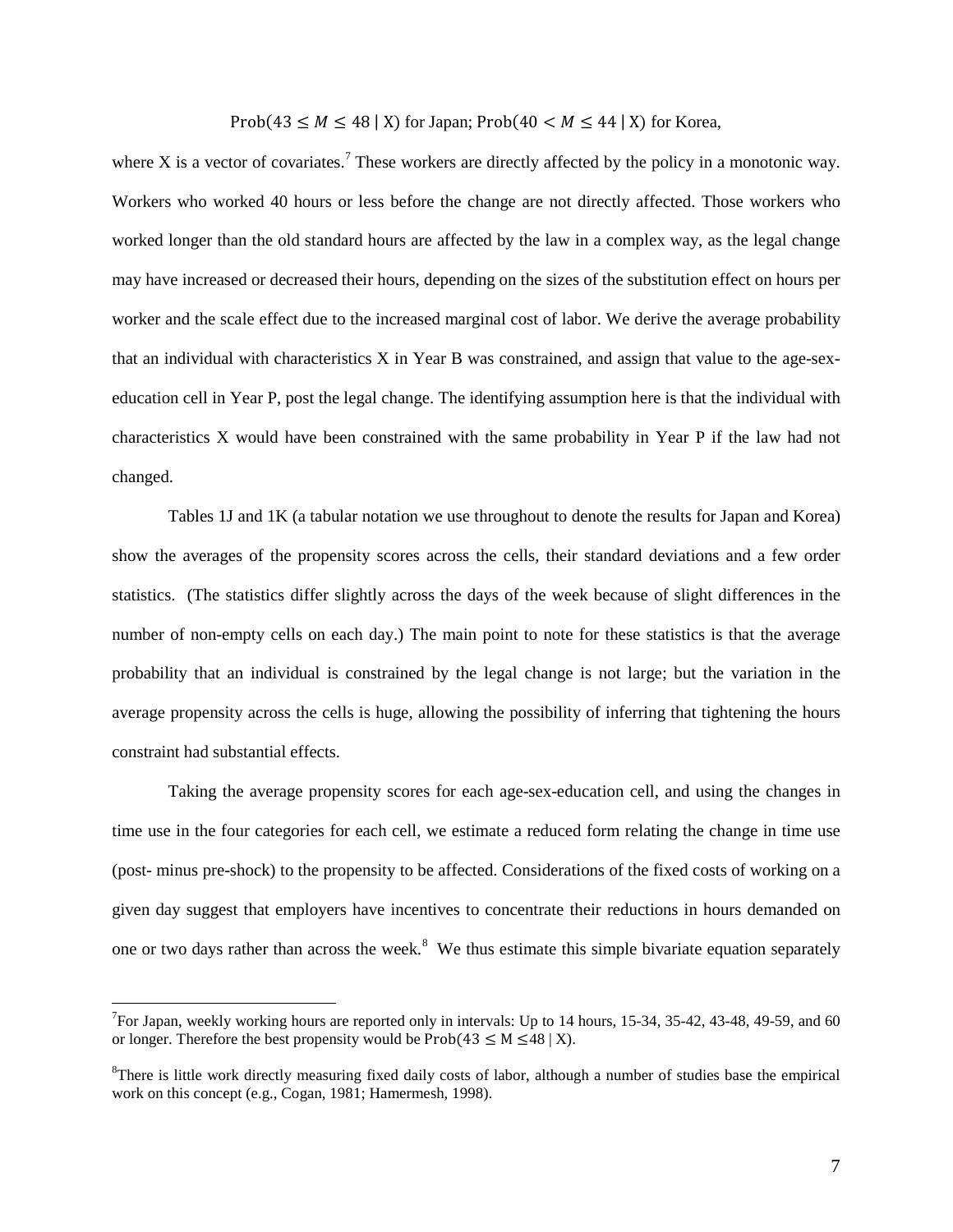for weekdays, Saturdays and Sundays. Simple acquaintance with the labor markets in Japan and Korea leads us to expect that the biggest effects of the legal changes in the propensity to be affected by the legislated change in the standard workweek on changes in time use on Saturdays, with smaller effects on Sundays and still smaller effects on weekdays.

Tables 1J and 1K present the estimates of these reduced forms for the two countries. As expected, the effects are largest, and the regression coefficients most significant, for the estimates for Saturdays. Indeed, in Japan the impact of a higher propensity to be affected by the change in standard weekly hours on ΔM on weekdays is actually positive, although statistically insignificant. Except in that one case, however, in those cells in which the propensity to be affected by the legislated change rose more the decline in M was significantly larger.<sup>[9](#page-9-0)</sup>

In Japan (Korea) a ten-percentage-point increase in the probability of being constrained was accompanied by a 37- (60-) minute decrease in minutes of work on Saturday. In Japan this decrease was accompanied by significant increases in all three other aggregates of time use, with the majority of the change represented by additional leisure and only ten percent accounted for by extra home production. On Sundays the only significant increase (or even change) in Japan in response to the 5-minute decline in market work induced by a ten-percentage-point increase in the probability of being constrained was in L. On weekdays H decreased significantly while L rose. In Korea the significant and large declines in M (16 minutes, 60 minutes and 17 minutes in response to a ten-percentage-point increase in the propensity to be affected by the legislated drop in standard hours) were accompanied by significant increases in H throughout the week, and by significant increases in T on weekends.

The crucial inference from the estimates in these tables is that the legislated declines in the standard workweek did lead to cuts in hours of market work that were especially large among workers who would have worked more than 40 hours. The effect on a hypothetically treated worker is estimated

<span id="page-9-0"></span><sup>-&</sup>lt;br>9 <sup>9</sup>If we look at the extreme centiles of the distributions of the propensity scores, e.g., the 10<sup>th</sup> and 90<sup>th</sup>, the results are even stronger. In the former  $\Delta M$  is close to 0, and there are nearly random changes in the other time-use aggregates. At the 90<sup>th</sup> percentile  $\Delta M$  is very large, with its decline being offset entirely by changes in T and L.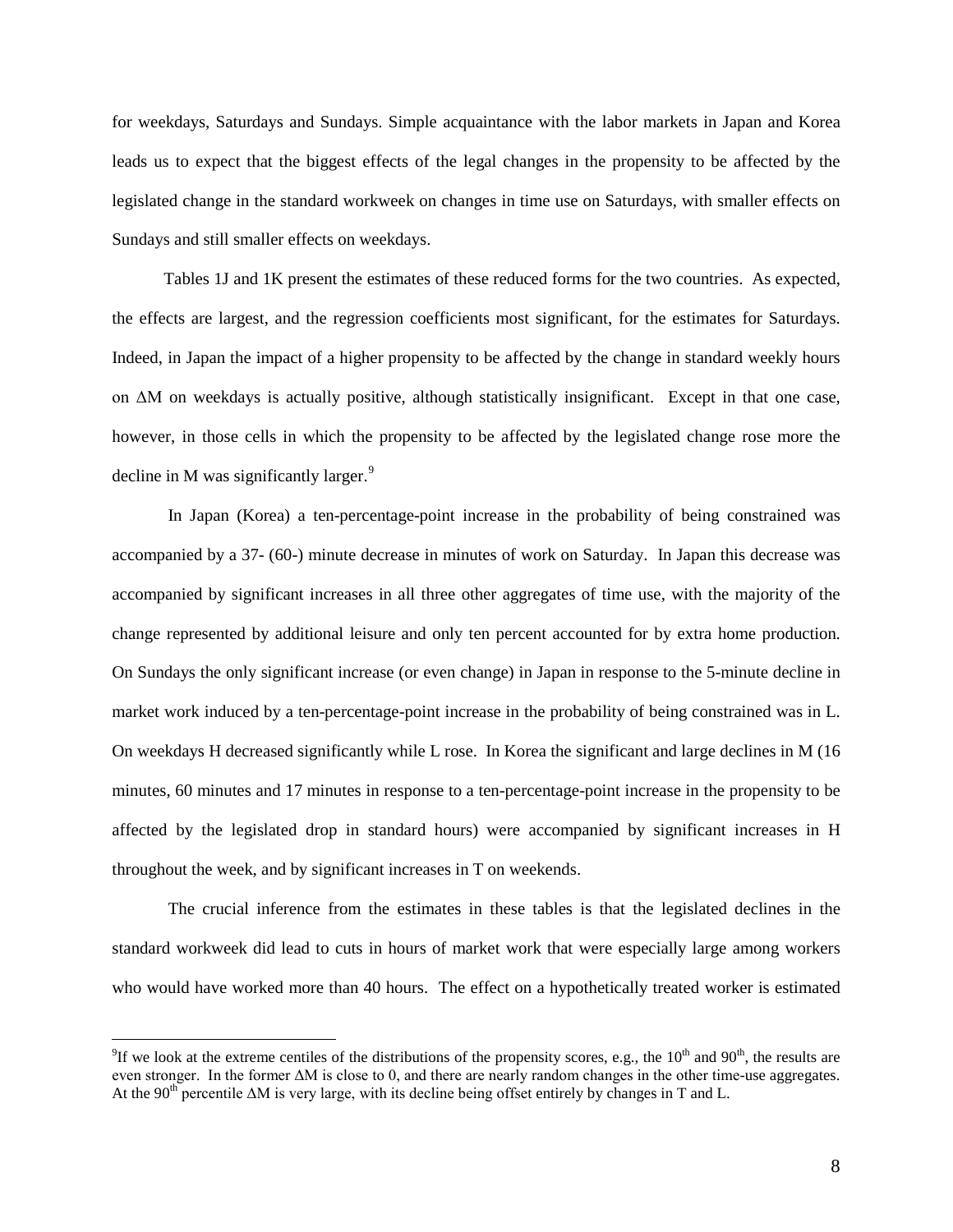to be huge—if a worker were certain to be constrained, essentially all the hours made subject to the overtime penalty would be eliminated. While in both countries the estimates suggest that such a worker used much of the freed-up time to add hours of leisure or personal care, in Korea there is some evidence that the affected workers did reallocate it in part to household production.

One might be concerned that we have merely shown that the changes in M continued downward trends in particular demographic groups from before 1986 (1999 in Korea) and preceded trends thereafter. While the absence of earlier or later data in Korea prevents us from examining this question there, we can conduct a placebo test for the validity of this instrument by examining the relationships between the changes in time use in Japan from 1976 to 1986, and from 1996 to 2006, across age-sex-education cells with different propensity scores (in 1986). If the instrument is valid, there should be no relationship between the changes in market work time over these earlier and later periods and the propensity to be affected by the legislated changes of the late 1980s and early 1990s.

Table 2J presents the estimates impacts of the propensity scores for 1986 on ΔM from 1976 to 1986 and from 1996 to 2006, and then calculates what are essentially double-differences from the estimates reported for ΔM in Table 1J. As the table shows, during the decade before the law changed there is actually a positive, but statistically insignificant relationship between ΔM and the propensity score. Moreover, underlying our conclusion that the main impact of the law was on market work time on Saturdays, the double-difference in the parameter estimates is very large and highly significant—what had been a positive relationship between the change in market work and the propensity score in the previous decade became negative during the "experimental" period among those people most likely to have been in the "experimental" group. During the decade after the "experiment" the changes in M in relation to the differences in the probability of being constrained were tiny on weekdays, Saturdays and Sundays. The relationship between ΔM and the probability held neither in the decade before 1986 nor in the decade after 1996.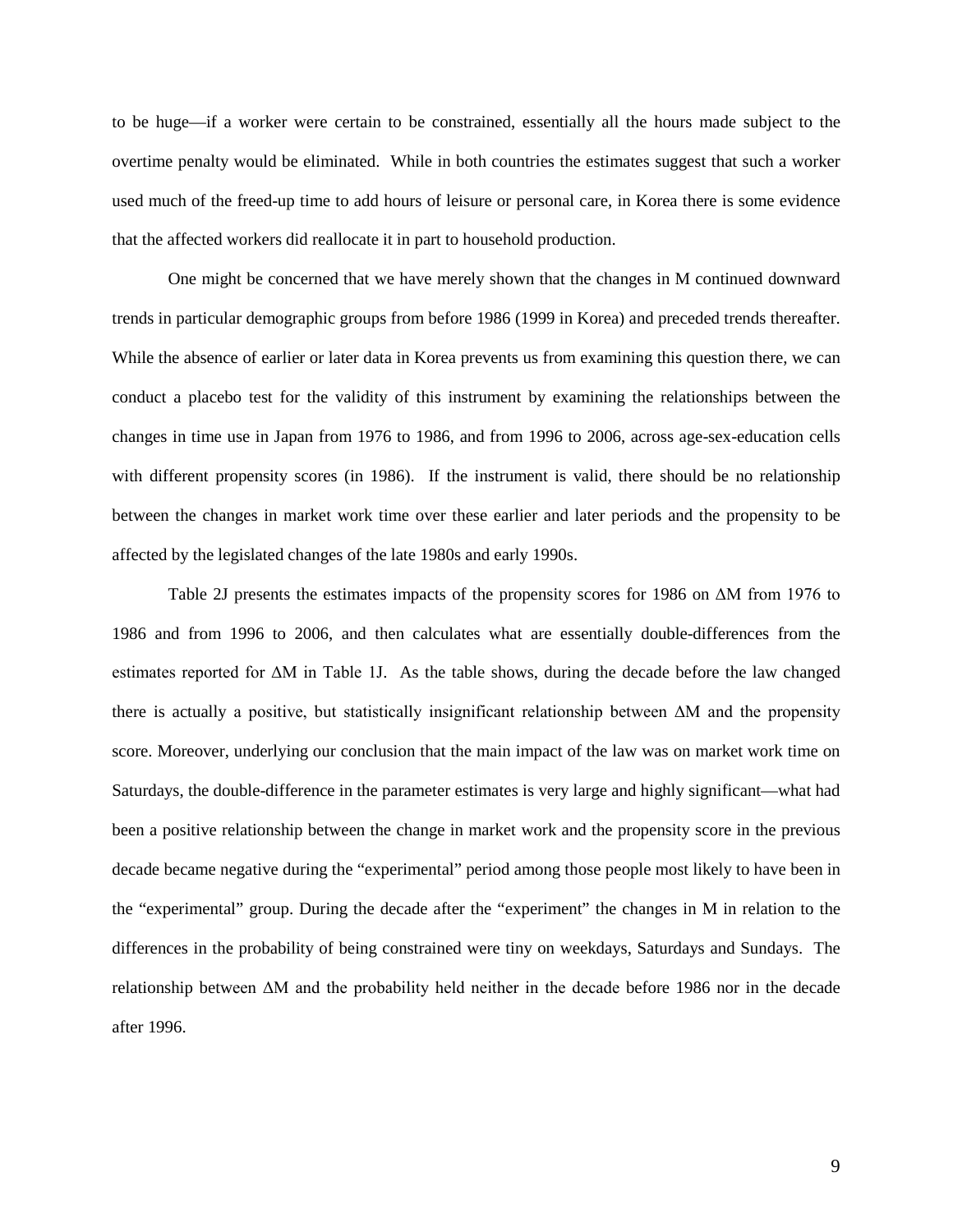#### *B. A Structural Model*

The results in the previous sub-section justify using the changes in time use around the time of the legislated cuts to estimate the utility functions describing affected workers' preferences for different uses of time, and to use the estimated preferences to simulate how the gift of time generated by the exogenous decline in market work of a given size might be reallocated across alternative uses. We assume that an agent allocates time according to the following Stone-Geary utility function:

$$
\text{Max } \alpha \log\left(H - \underline{H}\right) + \beta \log\left(T - \underline{T}\right) + \gamma \log\left(L - \underline{L}\right) + \delta \log\left(C - \underline{C}\right) \tag{1}
$$

where  $H + T + L + M \equiv 1440$ , total minutes in the day. We use this formulation to allow for the possibility of non-homothetic preferences and thus disproportionate responses to the income effect of the extra non-work time.<sup>[10](#page-11-0)</sup> Consider the case in which M is exogenous and fixed at the legal limit,  $\overline{M}$ . Consumption C is determined by labor income, which we assume for now did not decrease in either country due to the policy change.<sup>[11](#page-11-1)</sup> With that assumption and the evidence supporting it, we assume, absent any other information, that the relative demands for H, T and L were unaffected by changes in incomes with which they are combined in household production. Hence we focus on the allocation of time across H, T, and L in response to the policy changes that reduced M.

The interior solutions are:

$$
H^* = \frac{\alpha}{\alpha + \beta + \gamma} \left( 1440 - \underline{T} - \underline{L} - \underline{H} - \overline{M} \right) + \underline{H}
$$
  
\n
$$
T^* = \frac{\beta}{\alpha + \beta + \gamma} \left( 1440 - \underline{T} - \underline{L} - \underline{H} - \overline{M} \right) + \underline{T}
$$
  
\n
$$
L^* = \frac{\gamma}{\alpha + \beta + \gamma} \left( 1440 - \underline{T} - \underline{L} - \underline{H} - \overline{M} \right) + \underline{L}
$$
\n(2)

The effects of an exogenous unit change in M on H is  $\alpha' = \alpha/[\alpha + \beta + \gamma]$ , with  $\beta'$  and  $\gamma'$  respectively defined analogously. Since we can observe  $H^*$ ,  $T^*$  and  $L^*$ , and we know the change in M, we can

<span id="page-11-0"></span><sup>&</sup>lt;sup>10</sup>Prowse (2009) estimates a Stone-Geary function over several uses of time with British time-use data.

<span id="page-11-1"></span> $11$ In Japan real annual earnings grew by 4.1 percent per annum in the quinquennium 1981-86, and by 4.6 percent per annum during the next quinquennium. Quinquennial growth did slow to 1.6 percent per annum between 1991 and 1996, but there is no evidence that earnings dropped in response to the policy change. Presumably the continuing real growth of the Japanese economy was in part consumed in the form of reduced market work, with real earnings still growing, albeit more slowly than might otherwise have occurred. In the quinnenia ending in 1999, 2004 and 2009 real earnings in Korea grew by 2.5 percent, 4.7 percent and 2.4 percent respectively, suggesting similar conclusions as in Japan.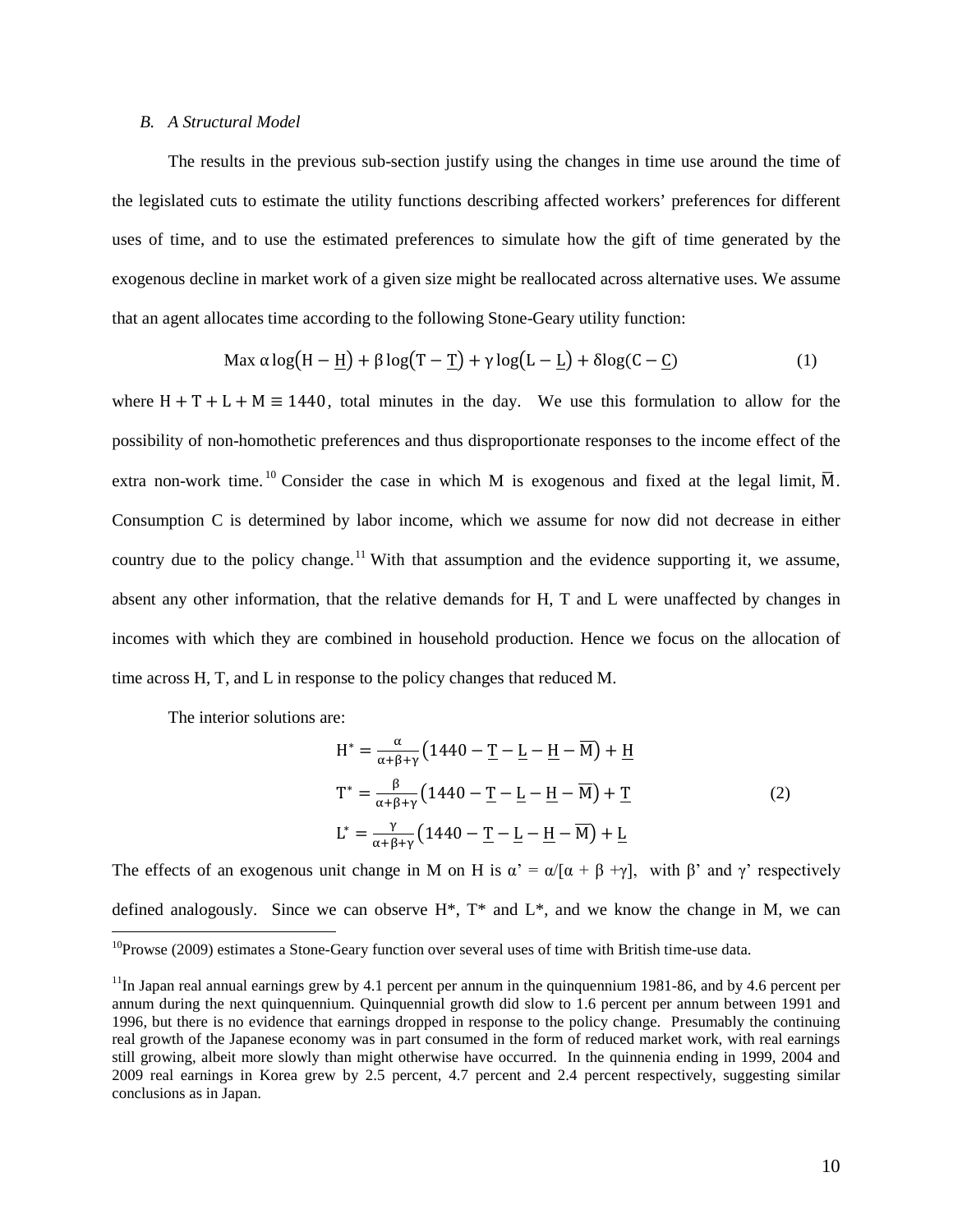recover the subsistence levels, assuming one of the three is identically zero.<sup>12</sup> We assume that  $H = 0$  nobody must perform household production. Solving and rearranging yields:

$$
\left(\frac{T}{L}\right) = \begin{pmatrix} 1 - \beta' & -\beta' \\ -\gamma' & 1 - \gamma' \end{pmatrix}^{-1} \begin{pmatrix} T^* - \beta'(1440 - \overline{M}) \\ L^* - \gamma'(1440 - \overline{M}) \end{pmatrix}
$$
\n(3)

Suppose that we estimate the following equations:

$$
\Delta T_i^* = \beta' \Delta M_i^* + c_T + u_{Ti}
$$
  
\n
$$
\Delta L_i^* = \gamma' \Delta M_i^* + c_L + u_{Li}
$$
\n(4)

where c<sub>T</sub> and c<sub>L</sub> are constants.<sup>[13](#page-12-1)</sup> Then equation (4) allows us to infer the β' and  $\gamma$ ' and the subsistence levels. We estimate the model in (4) for the two countries using the cell-based averages of the changes in time use in the four aggregates. Because the change in the constraint bound differently on different days of the week, as the estimates in Tables 1 showed, the parameters are estimated separately for weekdays, Saturdays and Sundays.<sup>14</sup> The first, third and fifth columns in Tables 3J and 3K present the least-squares estimates. In addition to the standard errors of the estimates, the implied subsistence levels and their changes are shown, along with bootstrapped confidence intervals around them.

The estimates are fairly satisfactory for Japan.<sup>15</sup> One should note that, although a few of the implied subsistence levels on weekdays and Sundays in Table 3J do not make much sense, the data and estimates for Saturdays for Japan generally imply a gratifyingly constant set of preferences, with the subsistence levels being remarkably unchanged from before the demand shock to afterwards. The leastsquares results suggest that it is reasonable to use the Japanese estimates to simulate how people would reallocate their time in response to an exogenous decline in work time.

<span id="page-12-0"></span> $12$ Unlike in the estimation of Stone-Geary utility functions over goods, where all the parameters are identifiable because of different prices for each good, with the price of unit of time being the individual's wage rate, we must fix one parameter.

<span id="page-12-1"></span> $13$ The assumption of unchanging preferences implies that the constant terms should be zero.

<span id="page-12-2"></span> $14$ Implicitly we are assuming that the agent's utility function is separable across the days of the week. Some indirect evidence for other countries (Ichino and Sanz de Galdeano, 2005) suggests that this may be incorrect. Given the complexities of the estimation presented here, we leave the estimation of an intertemporal aggregator function for future work.

<span id="page-12-3"></span><sup>&</sup>lt;sup>15</sup>We evaluate the estimates at the sample averages of T<sup>\*</sup> and L<sup>\*</sup> ( $\overline{T^*}$  and  $\overline{L^*}$ ) in 1996 for Japan and 2009 for Korea. We set  $\overline{M}$  at 480 minutes for weekdays and at 0 for Saturdays and Sundays.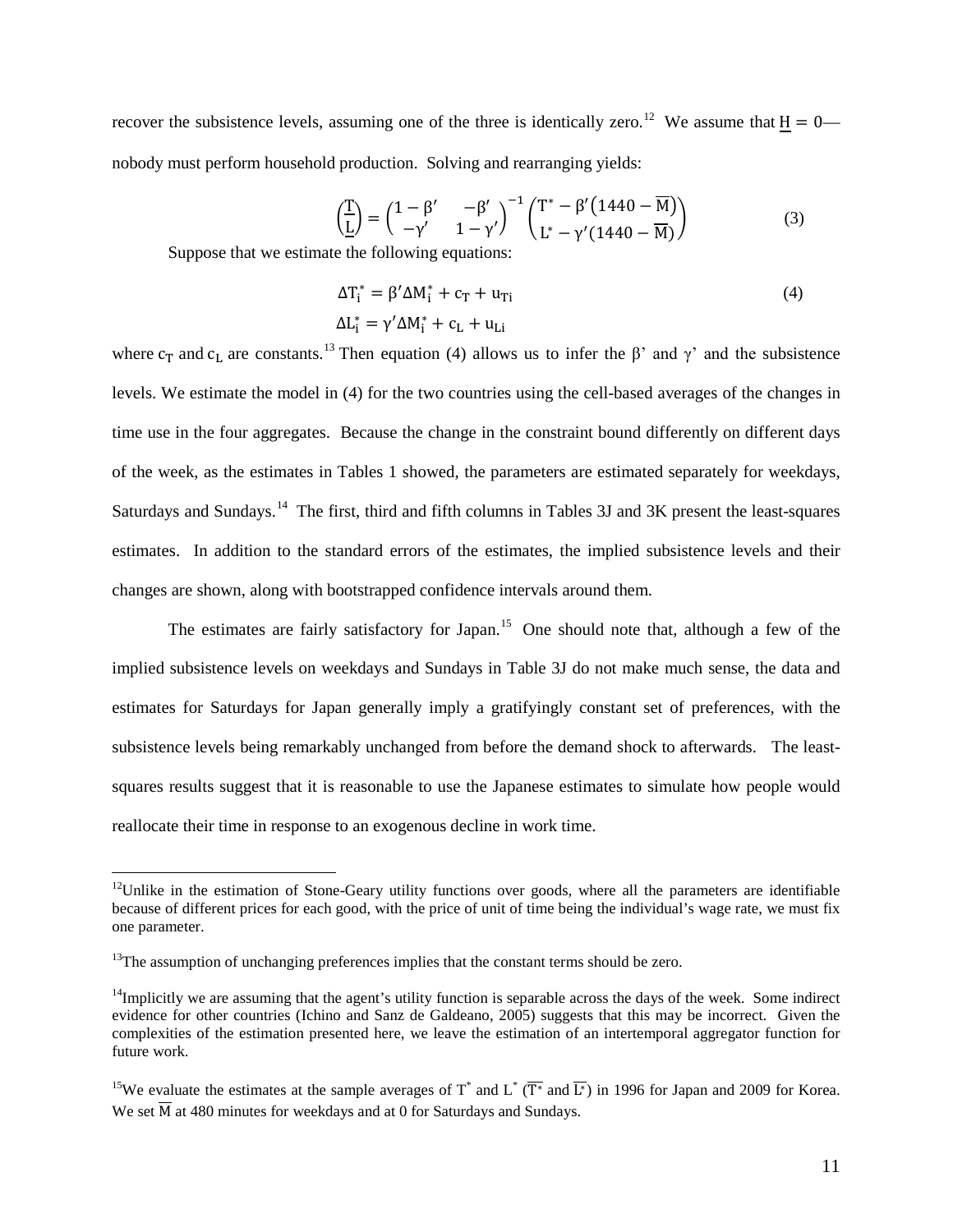The results for Korea, shown in Table 3K, are somewhat less satisfying. Although the parameter estimates are statistically significant for both Saturdays and Sundays (remember, the shock to work-hours on Sundays was larger in Korea than in Japan), they imply that the subsistence levels T and L changed across the years. Since our crucial identifying assumption is that there is an exogenous shock which changes outcomes in the presence of unchanging preferences, the changes in the subsistence levels are disturbing.

Why might the estimates for Korea imply changing subsistence levels? One possibility is that the underlying utility functions for the three types of day are not separable, and that our treatment of them is leading to biased estimates of the sub-utility functions for each type of day. Another possibility arises from the fact that we have treated goods and time as separable, ignoring the underlying household production functions. If changes in the relative prices of goods are differently complementary with H, T and L and thus are not absorbed into the constant terms, estimation limited to time-use data could mistakenly indicate that underlying preferences have changed even when no change has occurred. For example, perhaps the expansion of child-care facilities, a substitute for household production (child care), altered the constant term in the equations describing H and caused the implied exogenous decrease in H. Without a complete set of goods prices that we believe are uniquely assignable to the time-use aggregates, we cannot solve this problem.<sup>[16](#page-13-0)</sup>

One may also argue that  $\Delta M_i^*$  is endogenous, since the actual decline in M may depend, for example, on ΔH. Thus exogenous shifts in fertility might alter time devoted to household production (e.g., fewer children means less time in household education and childcare), leading to a rise in hours of market work. The introduction of such common household technologies as dishwashers and clothes dryers in each of these countries around the times of the shocks to market hours could also have affected market work time. As another example along a different dimension, the expansion of PCs in the household might have led to more leisure-time spent web-surfing, reducing market work time.

<span id="page-13-0"></span><sup>&</sup>lt;sup>16</sup>With narrower time-use categories it might be possible to make a link between expenditures on goods and time, as in Gronau and Hamermesh (2006), although even there some of the links are quite arbitrary. With the more highly aggregated time-use categories used here the exercise would be even less credible.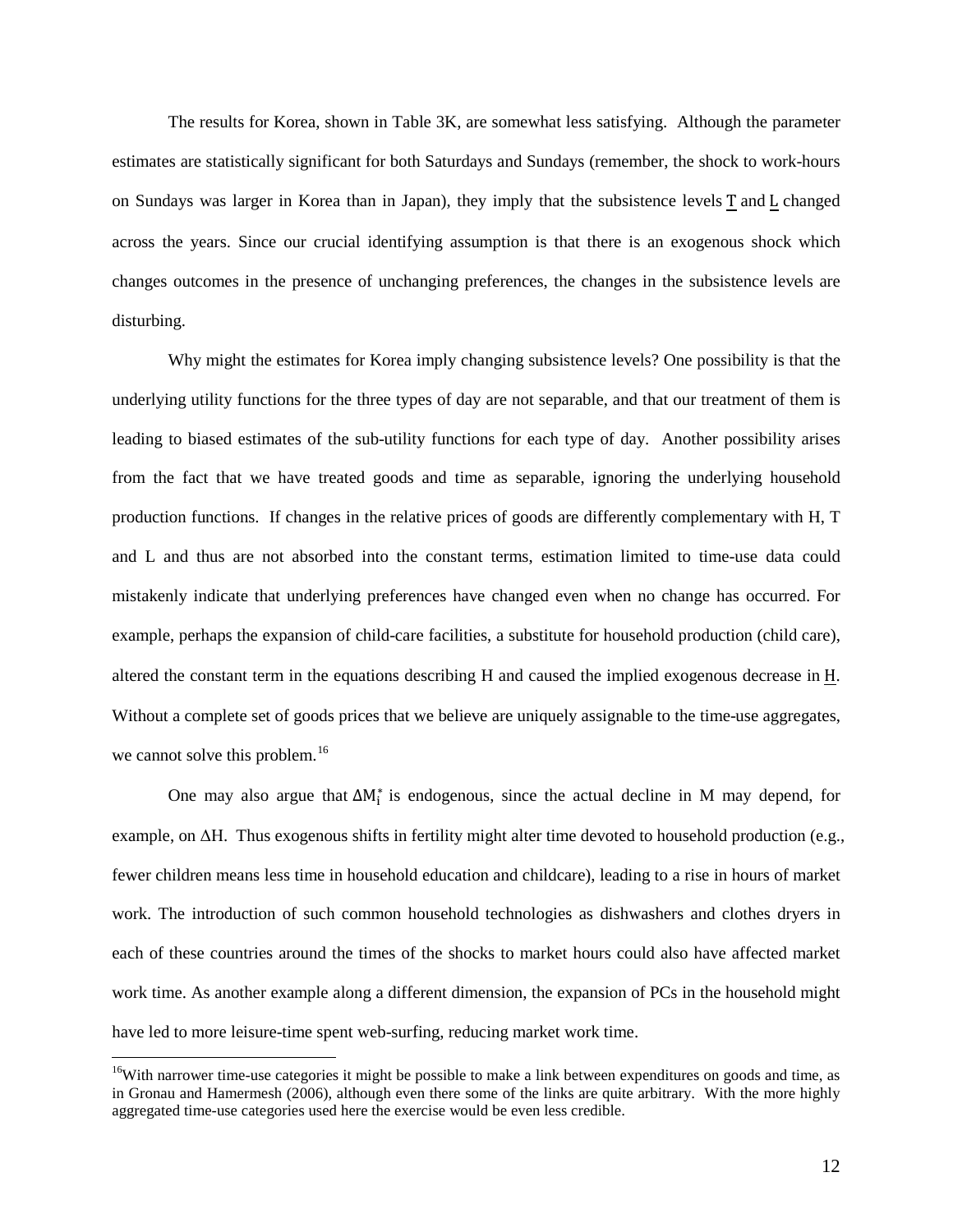To address these concerns, we use the propensity score as an instrumental variable. The propensity score should be significantly and negatively correlated to  $\Delta M_i^*$ , since the score indicates the propensity with which the average person in the cell has his/her working hours constrained by the new legal limit. The necessary assumption is that the propensity score is uncorrelated with the error term, which will be satisfied because variation in it is identified from the distribution of hours before the policy change. We then use the instrumental variable to estimate the equations jointly by GMM. The GMM estimates are shown in the second, fourth and sixth columns of each table. While a number of the leastsquares parameter estimates seemed inconsistent with the underlying theory, this is less so with the GMM estimates. This improvement underscores the importance of accounting for the potential endogeneity between other uses of time and market work.

The purpose of this formal estimation was to obtain estimates of structural parameters to simulate the impacts of an imposed shock to market hours on the distribution of affected workers' time use. The size of the shock is arbitrary; but for convenience we base the simulation results on the average changes in M in the two countries on the particular day. Because we saw that the biggest shocks were on Saturday, and because the small shocks on weekdays were not closely related to the propensity scores, our simulations concentrate on presenting changes in time allocation on Saturdays.

Table 4 shows the effects of the shocks to M on the other three time-use aggregates on Saturdays. For each of ΔH, ΔT and ΔL we list the change in minutes arising from the change in behavior with the existing utility function, and then that arising from changes in subsistence levels (which seems inconsistent with an unchanging set of preferences). For Japan the estimates do imply the required constant preferences—almost none of the simulated changes arise because underlying subsistence levels change. This is particularly true with the GMM estimates—again showing the need to account for endogeneity. Nearly 2/3 of the decline in M results in an increase in L, with most of the rest of the decline leading to an increase in T. Almost none of the decline in M causes an increase in H. In Korea the results are less encouraging—much of the decline in M is simulated to have occurred through changes in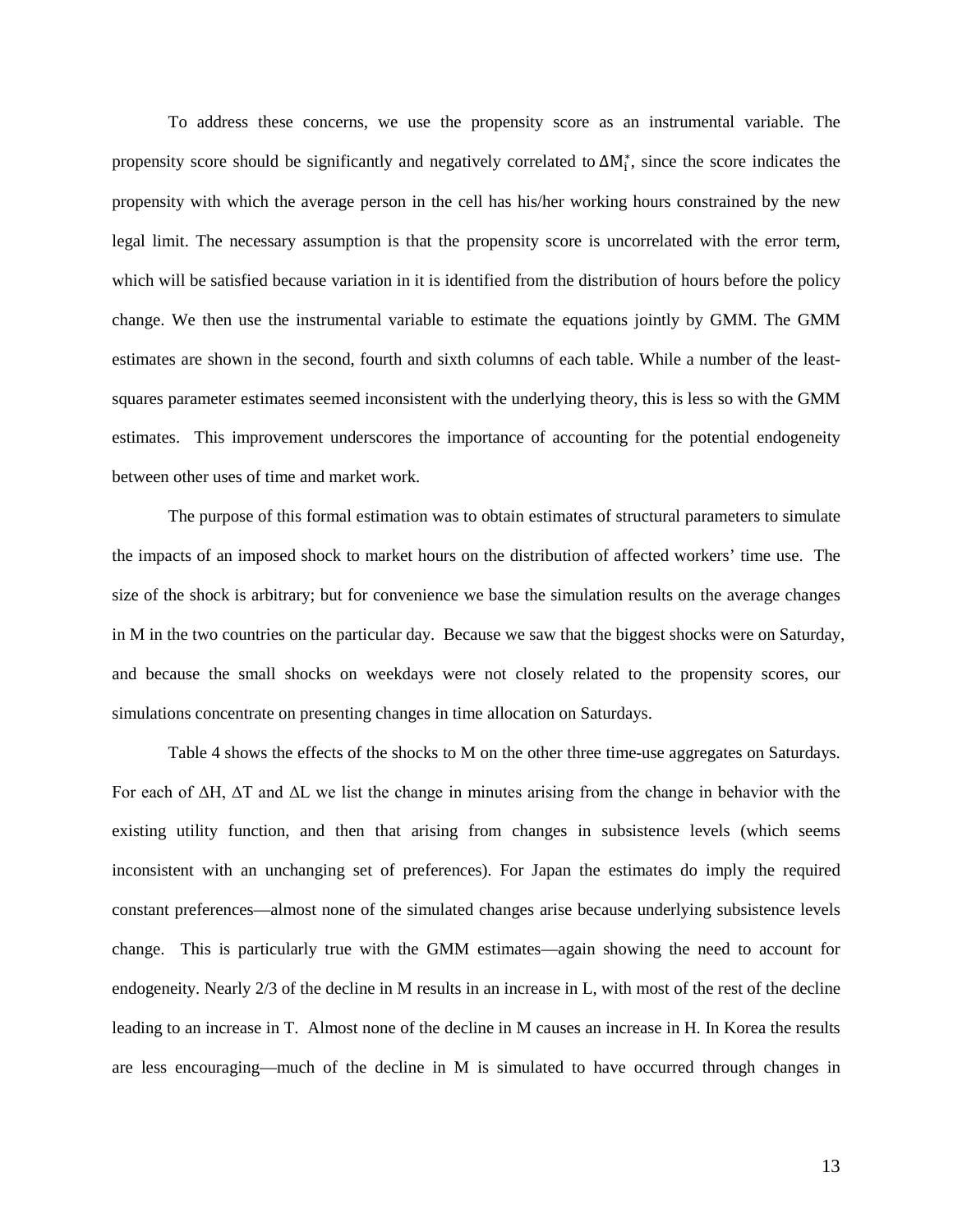preferences. Nonetheless, the simulations do show that 2/3 of the minutes freed up by the drop in M are used in increased tertiary time, with most of the rest spent as increased leisure.

#### *C. Accounting for Consumption*

The theoretical model in Sub-section B includes consumption spending along with the time uses H, T and L in a system representing the production of commodities in the household. Because the timeuse surveys did not contain information on spending, in our estimation we implicitly assumed throughout that choices about the use of time are separable from goods spending. This is not likely to be the case; but whether neglecting spending matters for purposes of evaluating the impact of the time gift on time use is an empirical issue.

To examine this question further we obtained data from consumer expenditure surveys conducted at or near the times when the relevant time-use surveys were conducted. For Japan we use the National Survey of Family Income and Expenditure (*Zenkoku Shouhi Jittai Chosa*) for 1984 and 1994, presenting data on monthly household expenditures calculated from account books kept from September to November. The sample includes only two- or more person-households.For Korea we use the Household Income and Expenditure Survey (*Gagye Donghyang Chosa*) of 1999 and 2009, showing monthly household expenditure.<sup>[17](#page-15-0)</sup> Using each data set we estimate adult-equivalent spending based upon the OECD equivalence scales (www.oecd.org/dataoecd/61/52/35411111.pdf)

We then impute these spending totals to each adult in the household to measure each person's C. For Korea we use each adult's age, sex and educational attainment and the estimates of the equations describing the probability of being constrained obtained in Sub-section A to estimate C in each cell for 1999 and then 2009 (with C measured in thousands of 1999 Korean won). Changes in these are then matched to the changes in the time-use categories in each cell across the two years. The Japanese expenditure consumer expenditure surveys do not contain information on the respondents' educational

<span id="page-15-0"></span><sup>&</sup>lt;sup>17</sup>We recognize that, unlike for Korea, for Japan the match of years in the Family Income and Expenditure Surveys to those in the JTUS is not perfect. We cannot do anything about this difficulty other than to note that the survey dates differ by only two years and that we hope that spending patterns by age-sex-prefecture did not change greatly between the dates of the expenditure and time-use surveys.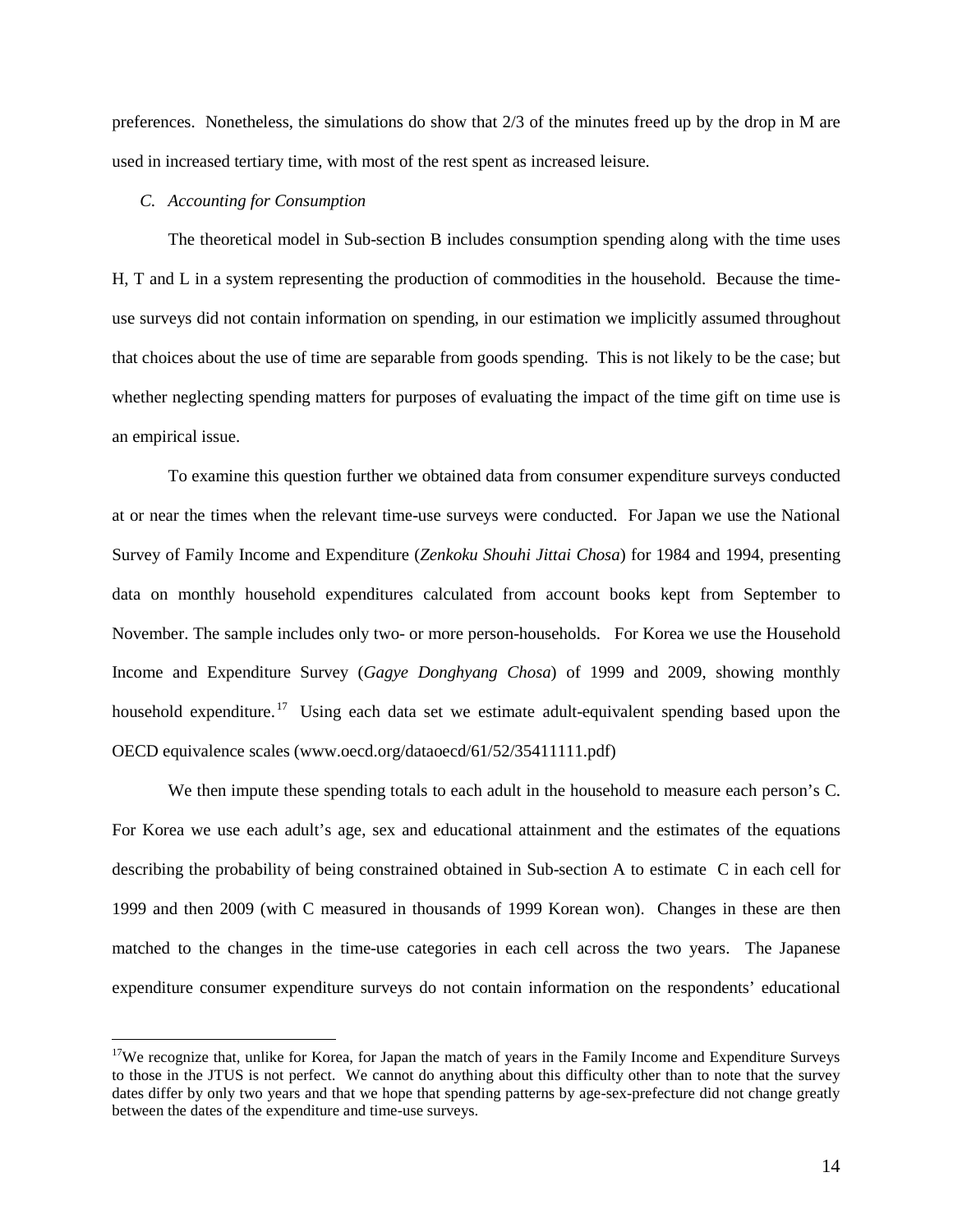attainment. We therefore use age, sex and location (prefecture) to re-estimate the propensity scores for Japan from the JTUS and the same variables to estimate average consumption per adult equivalent (with C measured in yen at 2010 prices). For each age-sex-location cell we match the average C in 1984 to the averages of M, H, T and L for 1986, and similarly for C in 1994 and time use in 1996. We then can examine changes in C and the time-use categories across the two sets of years.

As a first step we estimate the reduced-form relationships between  $\Delta C$  and the propensity score across the cells to examine whether and by how much spending changed differentially depending upon the likelihood that the hours constraint affected the individual. For Japan the estimated impact on C of a one standard-deviation  $(0.1)$  increase in the propensity score is  $-463$  (s.e. = 9.33); the analogous parameter estimate for Korea is  $(1000)$ W0.447 (s.e. = 0.10). We might expect a negative relationship, since we have shown that the constraint was binding and did reduce M, and we do observe that in Japan, but we observe the opposite in Korea.<sup>18</sup> Nonetheless, for both countries the estimated impacts are minute, amounting to less than one-tenth of a percent of average expenditures.

Given the small estimated impacts of the imposed changes in market work time, it is unlikely that expanding the structural model to include C will alter our inferences about the underlying utility parameters or their implications for the impacts of the change in M. Nonetheless, we estimated expanded Stone-Geary models for both countries to examine whether the absence of expenditure information might have biased the inferences in Sub-section B. Appendix Tables BJ and BK contain the estimates of these models. The estimated response parameters on C are statistically significant in the GMM estimates; but while both the estimated subsistence levels and response parameters on T and L change, these changes are not qualitatively important. Even accounting for (imputed) goods spending, the inference remains that in both countries the time freed up from market work is reallocated toward tertiary time or leisure, and not toward increased household production. Our results are robust to the inclusion of goods expenditures.

<span id="page-16-0"></span><sup>&</sup>lt;sup>18</sup>In Korea the government tried to protect workers by keeping total salaries constant after the reduction of working hours. This might explain why the tiny effect we do observe is positive.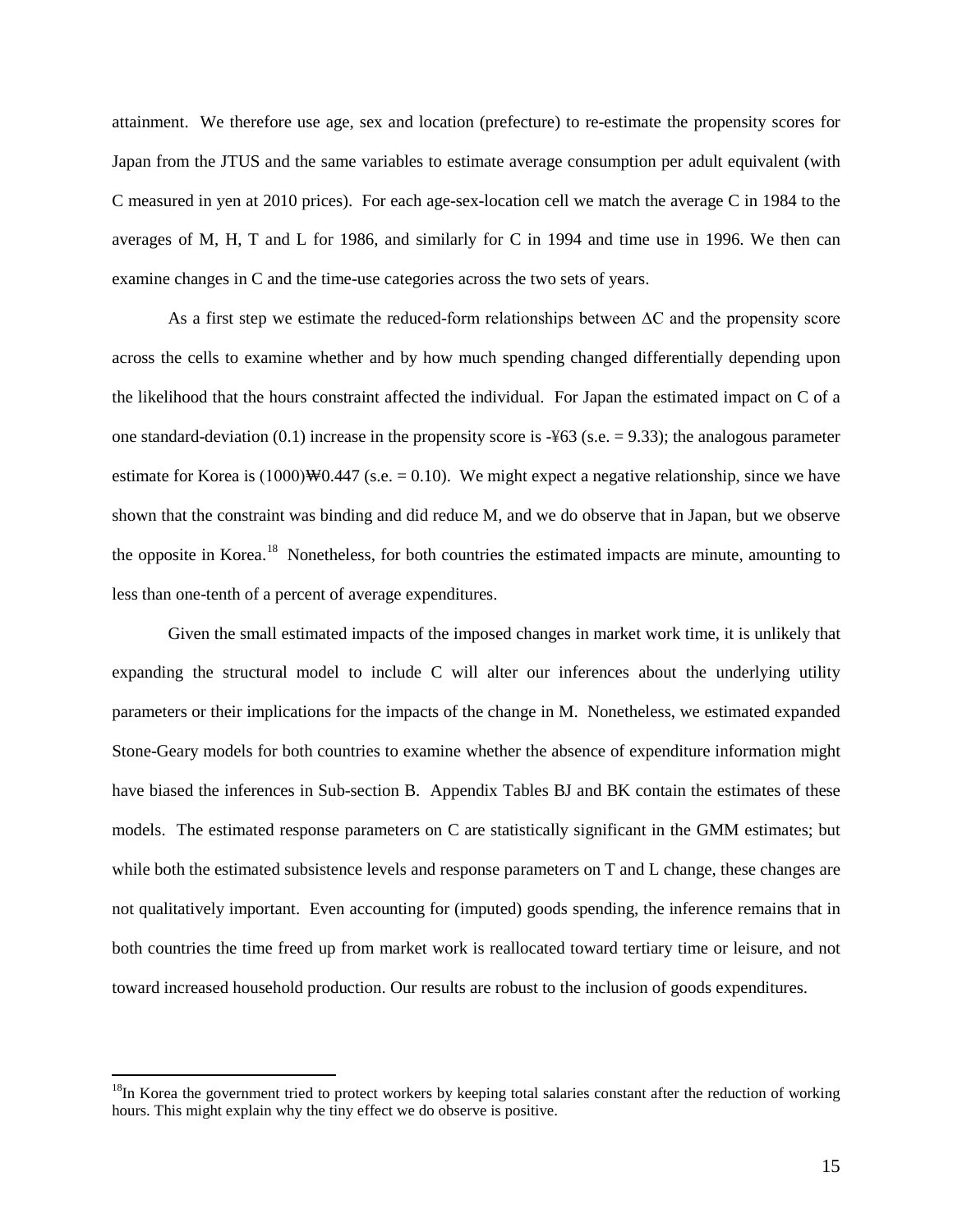#### **IV. Family Effects**

Throughout we have treated each person as an individual, ignoring any of the ways in which the legislated change might affect others in the family of a newly-constrained worker. Such an effect might occur, for example, if the time gift to the worker allows him (or her) to substitute for his (her) spouse's time in household production, so that both spouses share the extra leisure that is made possible. As another example, the reduction in the market time of the constrained spouse may be fully offset by an increase in market work by the other spouse. With two spouses and the four aggregates of time use, if one spouse's market work is reduced by a given amount, there are  $2<sup>5</sup>$  independent changes in time allocation that can occur within the couple.

Examining the impact of an exogenous shock to work hours allows us to study household bargaining in ways that have previously not been possible. There are huge theoretical and empirical literatures on the underlying structure of preferences and power that determine allocation of a couple's time (e.g., Becker, 1991; McElroy and Horney, 1981; Bourgignon and Chiappori, 1991). There is also substantial empirical research on how spouses' bargaining power and resources, usually as measured by their wage rates, affect the distribution of time in the household (e.g., Friedberg and Webb, 2006; Kimmel and Connelly, 2007). All of the empirical research, however, has had to rely on cross-section differences in proxies for bargaining power to infer the nature of intra-household decision-making about time allocation. Responses to the exogenous shock to one spouse's market time that is provided by the legislated changes in Japan and Korea allow us to identify how a change in resources of one spouse is propagated through the household's decisions about both spouses' time use, and thus to infer the nature of decision-making within the household more carefully than has heretofore been possible.

### **[FINISH LATER]**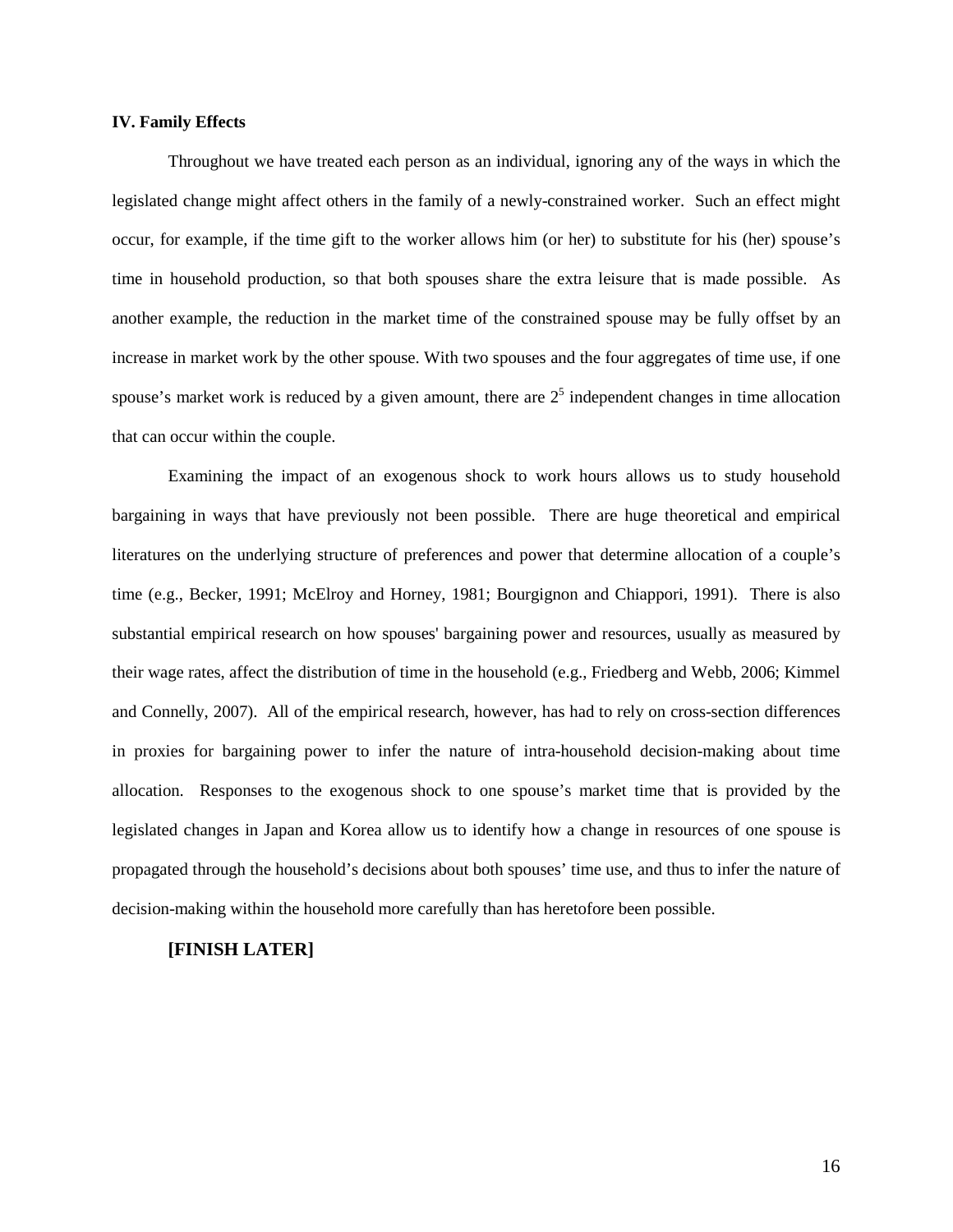#### **V. Conclusions and Implications**

It is impossible to infer how people would react to freedom from work from historical information on time use: Any long-term change in time-use patterns is determined endogenously through the changing incentives produced by changing household technology and changing returns to market work. To circumvent this simultaneity we have relied upon the sudden and sharp changes in labor demand generated by discrete and permanent legislated cuts in the standard workweek that gave employers a strong incentive to shorten hours per worker. Using time-diary data for Japan and Korea from before and after the legislation, we first show that time spent in market work by those likely to have been directly affected by the legislation diminished sharply immediately following the legislation's effective date. In Japan those likely to have been affected by the legislation used the extra time to increase leisure activities, while similarly affected Koreans used it to increase both household production and leisure activities. A structural utility model yields parameter estimates that we use in simulations to infer how a shock to market work would be spent. For both countries the results of simulations match those of the non-structural approach, suggesting further that we have identified the behavior of individuals choosing (under a demand constraint) how to allocate their time.

By affecting the market work of one spouse (typically the husband) more than the other, the legislated changes enable us to infer how an exogenous shock to one spouse's bargaining ability affects how both spouses allocate time, and thus what preferences look like within a couple. **[FINISH LATER]** 

Assuming that technical change in the intermediate future will make an hour of household production relatively still less productive, as it has over the past century, our results suggest that it is unlikely that people will spend more time in those activities. They suggest instead that at current margins additional tertiary time and leisure are more enjoyable that additional time spent in household production, so that those changes in technology would instead result in expansions along those margins.<sup>19</sup>

<span id="page-18-0"></span> $19$ This observation is not necessarily inconsistent with the hypothesis that international differences in time spent in market work are offset because of differences in service prices by full substitution toward home production (Freeman and Schettkat, 2005).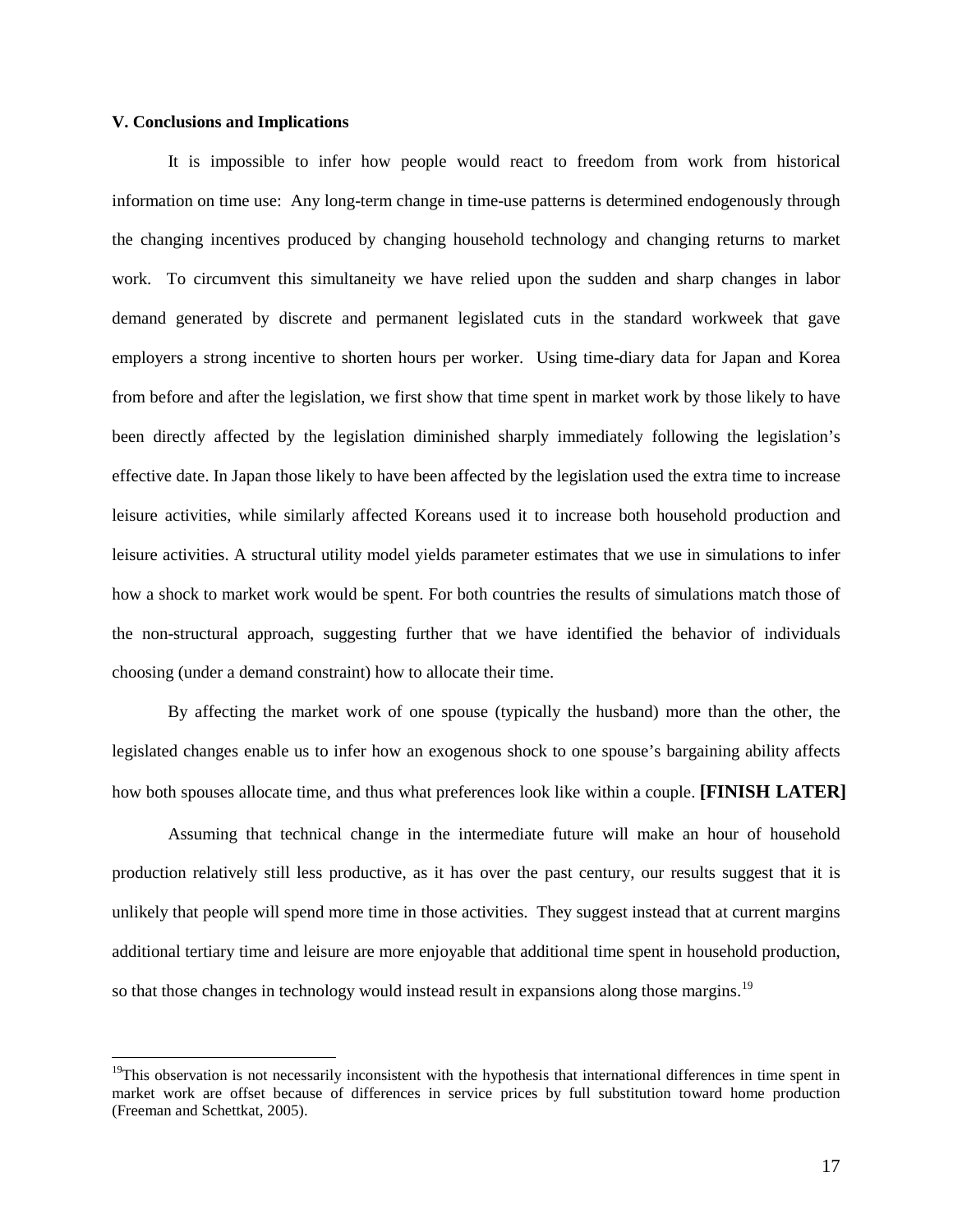The results also shed light on a number of related issues that have been studied by labor and other economists. A large literature (beginning with Ruhm, 2000) has considered whether health improves in recessions, with the argument being that work is stressful and that time away from work allows people to invest in health. Our results suggest that an enforced long-run reduction in market work does not lead to substitutes that may be equally stressful, but instead to activities that might be stress-reducing and perhaps health-improving.

# **[PARAGRAPH ON IMPLICATIONS FOR HOUSEHOLD BEHAVIOR]**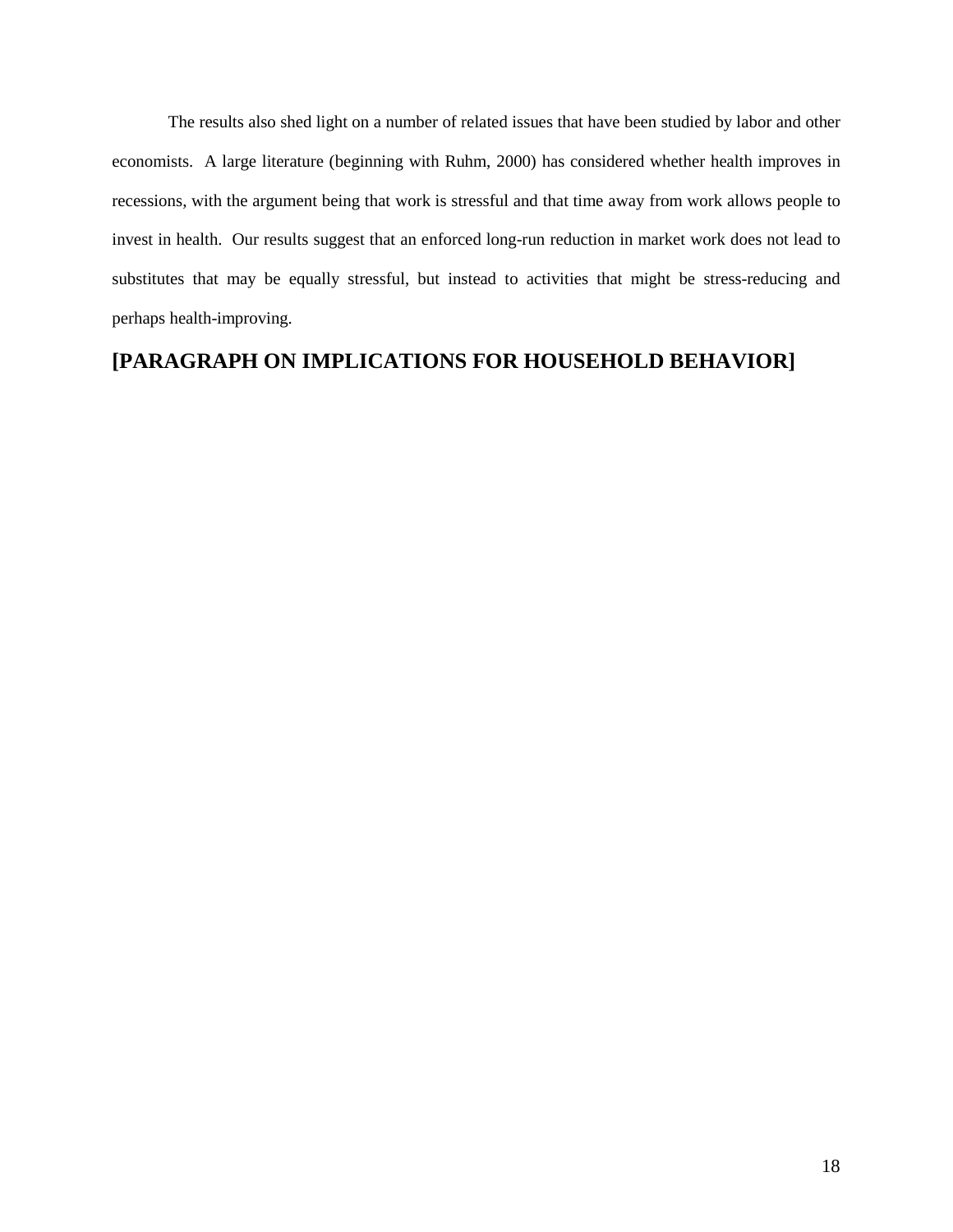#### **REFERENCES**

- Mark Aguiar and Erik Hurst, "Measuring Trends in Leisure: The Allocation of Time over Five Decades," *Quarterly Journal of Economics*, 122 (Aug. 2007): 969-1006.
- George Akerlof, "The Economics of Caste and of the Rat Race and Other Woeful Tales," *Quarterly Journal of Economic*s, 90 (November 1976): 599-617.
- Gary Becker, *A Treatise on the Family (2<sup>nd</sup> edition)*. Cambridge, MA: Harvard University Press, 1991.
- François Bourgignon and Pierre-André Chiappori, "Collective Models of Household Behavior: An Introduction," *European Economic Review*, 36 (April 1992): 355-64.
- Michael Burda and Daniel Hamermesh, "Unemployment, Market Work and Household Production," *Economics Letters*, 107 (Jan. 2010): 131—33.
- Michael Burda, Daniel Hamermesh and Philippe Weil, "Total Work and Gender: Facts and Possible Explanations," *Journal of Population Economics*, 2013, forthcoming.
- John Cogan, "Fixed Costs and Labor Supply," *Econometrica*, 49 (July 1981): 945-63.
- Vincent Crawford and Juanjuan Meng, "New York City Cab Drivers' Labor Supply Revisited," American Economic Review, 101 (August 2011): 1912-32.
- Bruno Crépon and Francis Kramarz, "Employed 40 Hours or Not Employed 39: Lessons from the 1982 Mandatory Reduction of the Workweek," *Journal of Political Economy*, 110 (Dec. 2002): 1355- 89.
- Richard Freeman and Ronald Schettkat, "Jobs and Home Work: Time-Use Evidence," *Economic Policy* (Jan. 2005): 5-50.
- Leora Friedberg and Anthony Webb, "Determinants and Consequences of Bargaining Power within Households," NBER Working Paper No. 12367, 2006.
- José Gimenez-Nadal and Almudena Sevilla-Sanz, "Trends in Time Allocation: A Cross-Country Analysis," *European Economic Review*, forthcoming, 2013.
- Dominique Goux, Eric Maurin and Barbara Petrongolo, "Worktime Regulations and Spousal Labour Supply," IZA Discussion Paper No. 5639, 2011.
- Jeremy Greenwood, Ananth Seshadri and Mehmet Yorukoglu, "Engines of Liberation," *Review of Economic Studies*, 72 (Jan. 2005): 109-33.
- Reuben Gronau and Daniel Hamermesh, "Time vs. Goods: The Value of Measuring Household Technologies," *Review of Income and Wealth*, 52 (March 2006): 1-16.
- Keiichiro Hamaguchi, *Rodo Ho Seisaku (Policies on Labor Acts).* Kyoto: Mineruva Shobo, 2004 (in Japanese).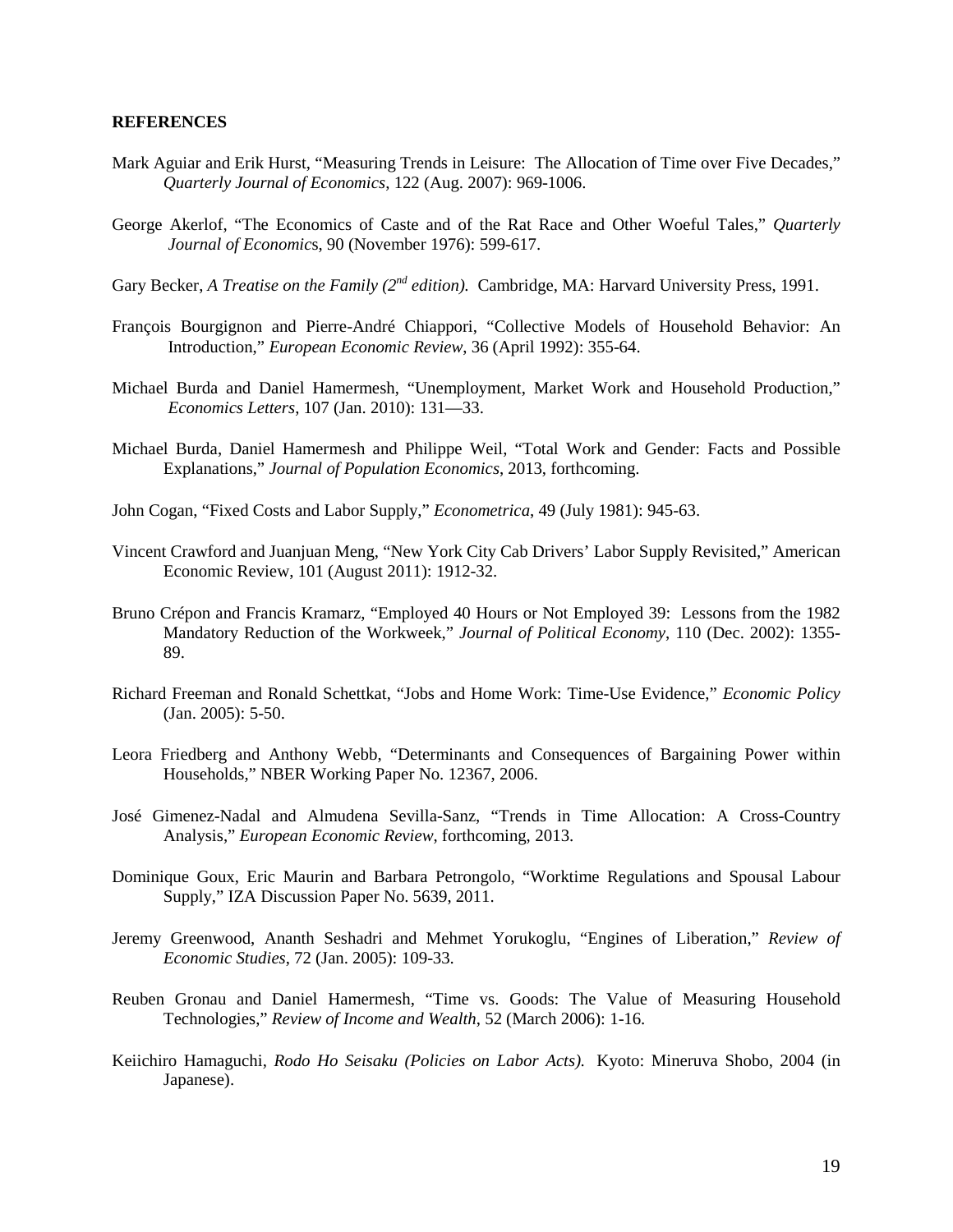- Daniel Hamermesh, "Timing, Togetherness and Time Windfalls," *Journal of Population Economics*, 15 (Nov. 2002): 601-23.
- ------------------------, "When We Work," American Economic Association, *Papers and Proceedings*, 88 (May 1998): 321-5.
- Michael Huberman and Chris Minns, "The Times They Are Not Changin': Days and Hours of Work in Old and New Worlds, 1870-2000," *Explorations in Economic History*, 44 (Oct. 2007): 538-67.
- Jennifer Hunt, "Has Work-Sharing Worked in Germany?" *Quarterly Journal of Economics*, 114 (Feb. 1999): 117-48.
- Andrea Ichino and Anna Sanz de Galdeano, "Reconciling Motherhood and Work: Evidence from Time Use Data in Three Countries," in D. Hamermesh and G. Pfann, eds., *The Economics of Time Use*. Amsterdam: Elsevier, 2005, pp. 263-88.
- Daiji Kawaguchi, Hisahiro Naito and Izumi Yokoyama, "Labor Market Responses to Legal Work Hour Reduction: Evidence from Japan," ESRI Discussion Paper No. 202, Tokyo, Cabinet Office, ESRI, December 2008.
- Sung-teak Kim and Wonshik Kim, *Workhour Reduction and Policy Issues*, Seoul: Korea Labor Institute, 2004.
- Jean Kimmel and Rachel Connelly, "Mothers' Time Choices: Caregiving, Leisure, Home Production, and Paid Work," *Journal of Human Resources*, 42 (Summer 2007): 643-81.
- Thomas Kniesner, "The Full-Time Workweek in the United States, 1900-1970," *Industrial and Labor Relations Review*, 30 (Oct. 1976): 3-15.
- Sachiko Kuroda, "Do Japanese Work Shorter Hours than Before? Measuring Trends in Market Work and Leisure Using the 1976–2006 Japanese Time-use Survey," *Journal of the Japanese and International Economies*, 24 (Dec. 2010): 481-502.
- Renée Landers, James Rebitzer and Lowell Taylor, "Rat Race Redux: Adverse Selection in the Determination of Work Hours in Law Firms," *American Economic Review*, 86 (June 1996): 329- 48.
- Jungmin Lee, Daiji Kawaguchi and Daniel Hamermesh, "Aggregate Impacts of a Gift of Time," American Economic Association, *Papers and Proceedings*, 102 (May 2012): forthcoming.
- Marjorie McElroy and Mary J. Horney, "Nash-Bargained Household Decisions: Toward a Generalization of the Theory of Demand," *International Economic Review*, 22 (June 1981): 333-49.
- Stephen Nickell, "Is the U.S. Labor Market Really That Exceptional?" *Journal of Economic Literature*, 46 (June 2008): 384-95.
- Victoria Prowse, "Estimating Labour Supply Elasticities Under Rationing: A Structural Model of Time Allocation Behaviour," *Canadian Journal of Economics*, 42 (Feb. 2009): 90-112.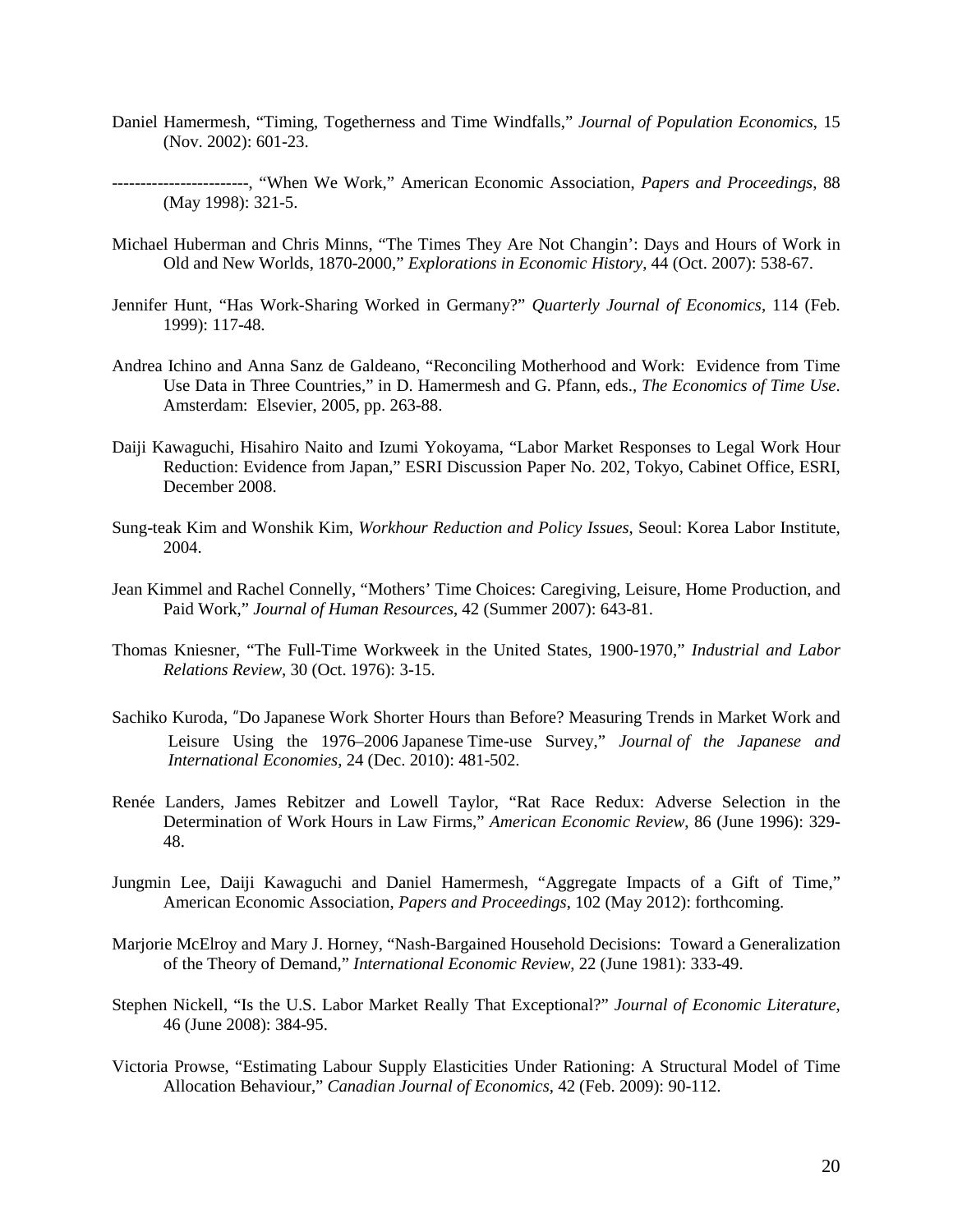Margaret Reid, *Economics of Household Production*. London: Chapman and Hall, 1934.

- Christopher Ruhm, "Are Recessions Good for Your Health?" *Quarterly Journal of Economics*, 115 (May 2000): 617-50.
- Elena Stancanelli and Arthur van Soest, "Retirement and Home Production: A Regression Discontinuity Approach," IZA Discussion Paper No. 6229, 2011.
- Kazuo Sugeno, *Japanese Employment and Labor Law*. Durham, NC: Carolina Academic Press, 2002.
- Osamu Umezaki, "Rodokijunho No 1987 Nen Kaisei Wo Meguru Seisaku Katei*"* ("The Policy Process in the 1987 Revision of the Labour Standards Law: An Attempt to Analyze by the Oral History Method"), *Japanese Journal of Labour Studies*, 579 (Oct. 2008): 66-76, (in Japanese).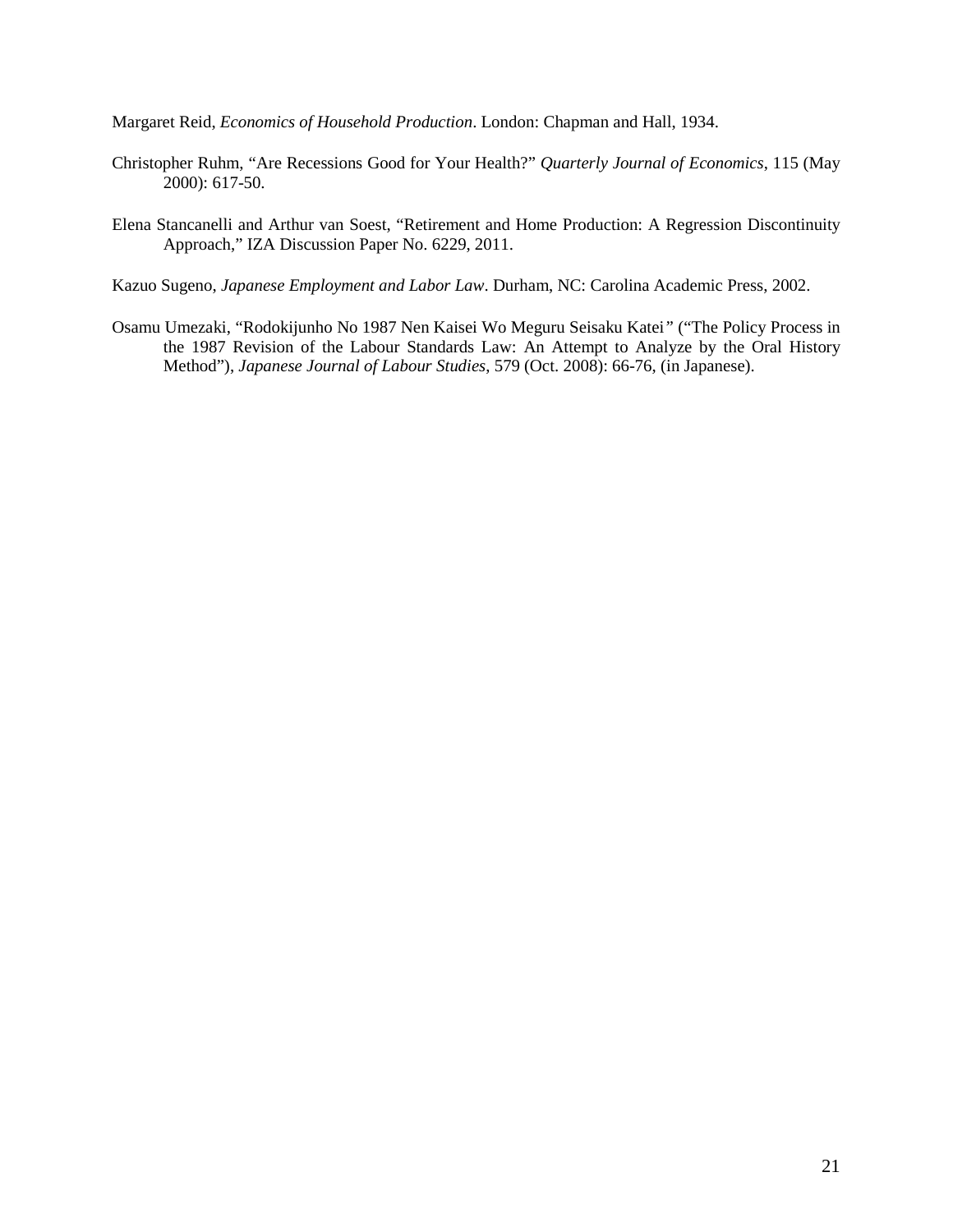|                      | Weekdays      |       | <b>Saturdays</b> |       | <b>Sundays</b> |       |
|----------------------|---------------|-------|------------------|-------|----------------|-------|
|                      | $(N=447)$     | $R^2$ | $(N=481)$        | $R^2$ | $(N=484)$      | $R^2$ |
| $\Delta M$           | 0.30          | 0.006 | $-3.66$          | 0.334 | $-0.47$        | 0.021 |
|                      | (0.19)        |       | (0.23)           |       | (0.15)         |       |
| $\Delta H$           | $-0.51$       | 0.022 | 0.35             | 0.011 | $-0.22$        | 0.004 |
|                      | (0.15)        |       | (0.15)           |       | (0.16)         |       |
| $\Delta T$           | $-0.14$       | 0.004 | 0.83             | 0.088 | 0.20           | 0.006 |
|                      | (0.11)        |       | (0.12)           |       | (0.16)         |       |
| $\Delta L$           | 0.35          | 0.009 | 2.49             | 0.280 | 0.49           | 0.018 |
|                      | (0.17)        |       | (0.18)           |       | (0.16)         |       |
| Mean propensity      | 0.11          |       | 0.11             |       | 0.11           |       |
| SD propensity        | (0.09)        |       | (0.09)           |       | (0.09)         |       |
| $[10^{th}, 90^{th}]$ | [0.004, 0.24] |       | [0.003, 0.24]    |       | [0.003, 0.24]  |       |

# **Table 1J. Reduced-form Estimates of Changes in Time Use on the Treatment Propensity Score, Japan\***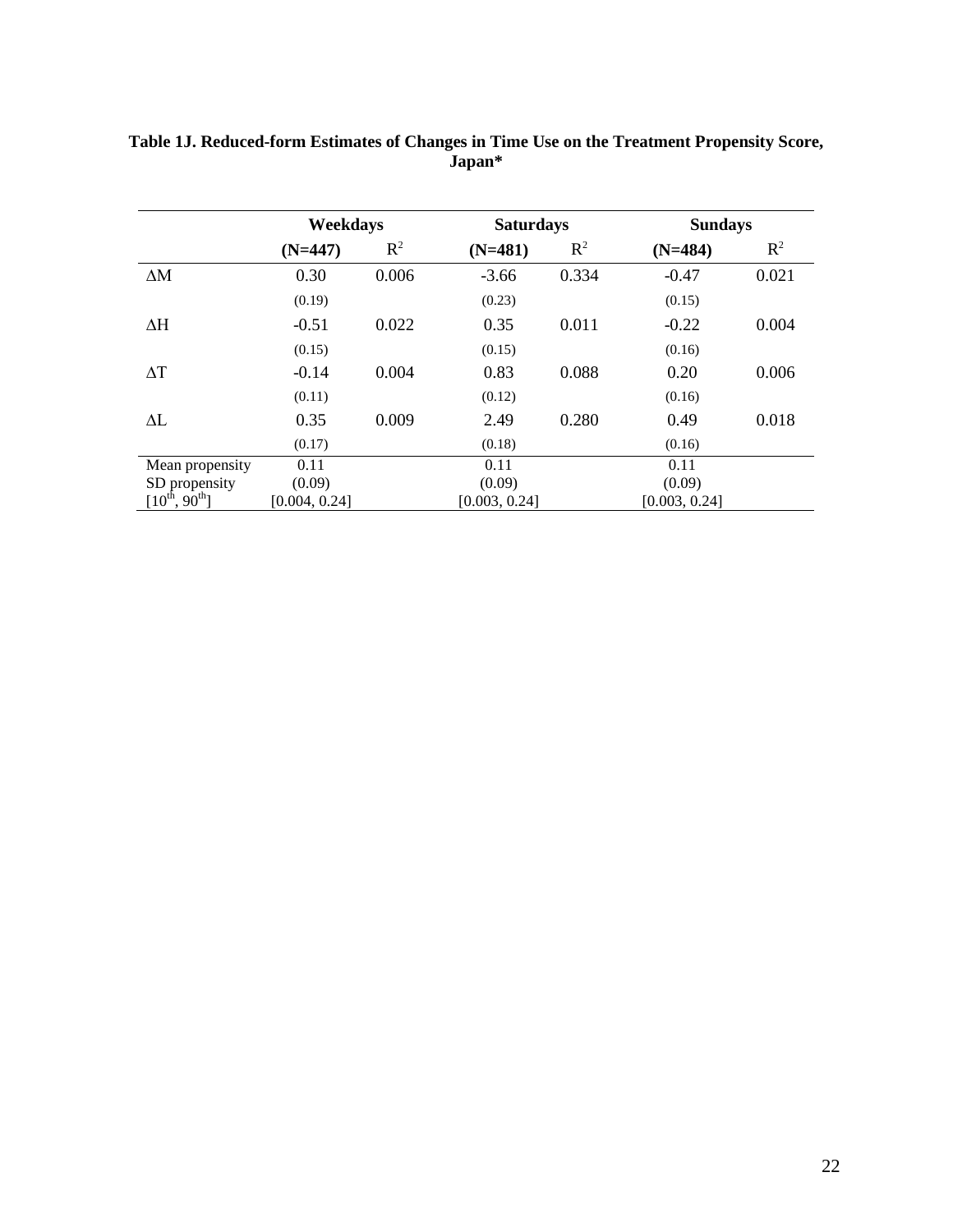|                                   | Weekdays      |         | <b>Saturdays</b> |       | <b>Sundays</b> |       |
|-----------------------------------|---------------|---------|------------------|-------|----------------|-------|
|                                   | $(N=994)$     | $R^2$   | $(N=783)$        | $R^2$ | $(N=757)$      | $R^2$ |
| $\Delta M$                        | $-1.58$       | 0.014   | $-5.95$          | 0.135 | $-1.71$        | 0.013 |
|                                   | (0.43)        |         | (0.54)           |       | (0.54)         |       |
| $\Delta H$                        | 1.56          | 0.041   | 2.59             | 0.084 | 1.62           | 0.042 |
|                                   | (0.24)        |         | (0.31)           |       | (0.28)         |       |
| $\Delta T$                        | 0.06          | < 0.001 | 0.94             | 0.017 | 0.69           | 0.007 |
|                                   | (0.17)        |         | (0.26)           |       | (0.30)         |       |
| $\Delta L$                        | $-0.05$       | < 0.001 | 2.41             | 0.033 | $-0.60$        | 0.002 |
|                                   | (0.33)        |         | (0.47)           |       | (0.48)         |       |
| Mean propensity                   | 0.06          |         | 0.07             |       | 0.07           |       |
| SD propensity                     | (0.08)        |         | (0.09)           |       | (0.09)         |       |
| [ $10^{\rm th}$ , $90^{\rm th}$ ] | [0.002, 0.17] |         | [0.003, 0.18]    |       | [0.003, 0.20]  |       |

**Table 1K. Reduced-form Estimates of Changes in Time Use on the Treatment Propensity Score, Korea\***

\*Estimated by weighted least squares, with weights equal to the average population sizes of the cells across the two years.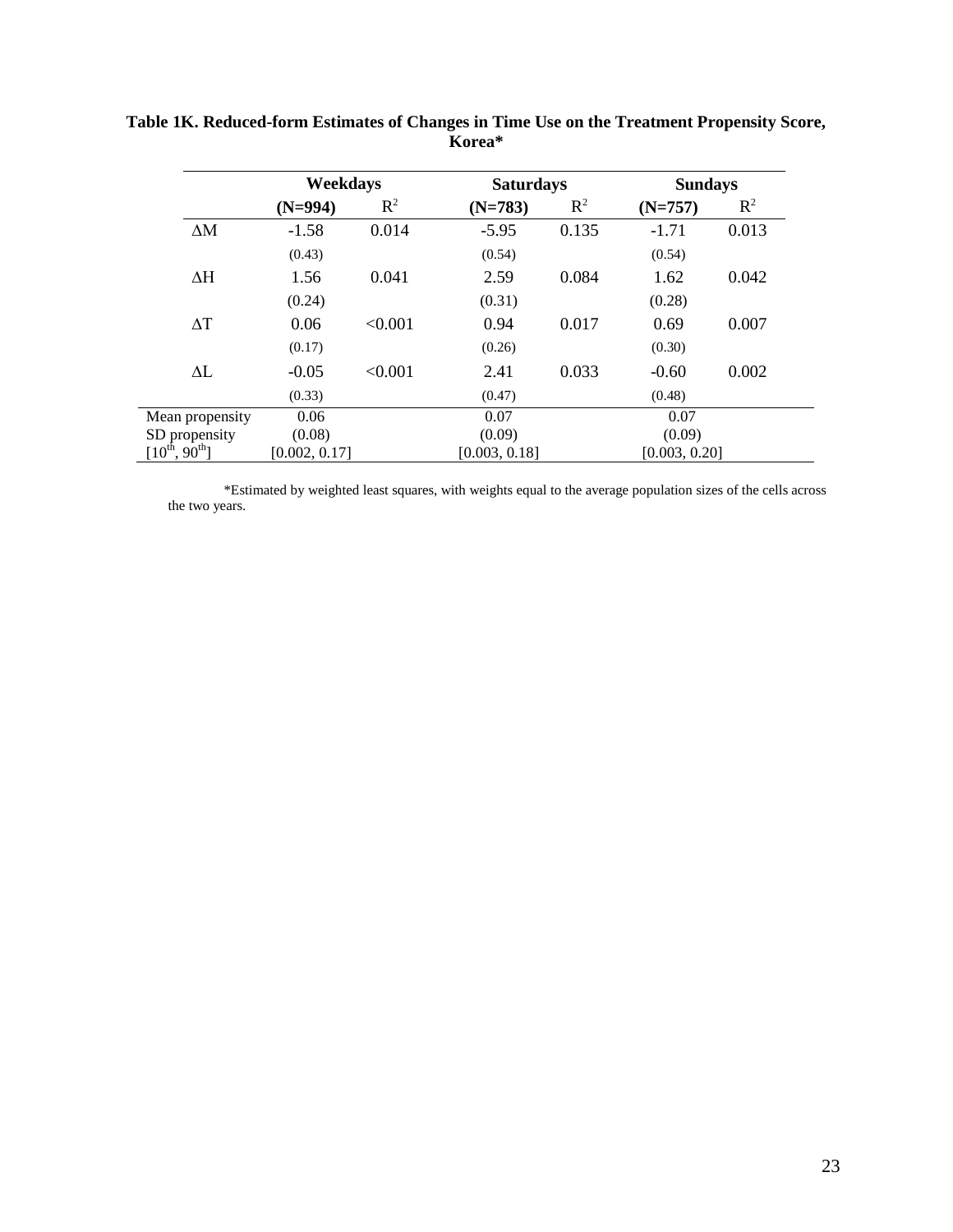# **Table 2J. Placebo Test Results, Japan, 1986-1976 and 2006-1996 Compared to 1996-1986**

|                           | Minutes Worked<br>on: |                  |                  |  |
|---------------------------|-----------------------|------------------|------------------|--|
| Years:                    | Weekdays              | Saturday         | Sunday           |  |
| 1986-1976                 | 1.64                  | 1.26             | 0.68             |  |
|                           | (0.13)                | (0.15)           | (0.16)           |  |
| Difference from 1996-1986 | $-1.34$               | $-4.92$          | $-1.15$          |  |
|                           | $[-1.66, -1.01]$      | $[-5.46, -4.40]$ | $[-1.62, -0.75]$ |  |
|                           |                       |                  |                  |  |
| 2006-1996                 | 0.23                  | $-0.50$          | 0.12             |  |
|                           | (0.21)                | (0.20)           | (0.18)           |  |
| Difference from 1996-1986 | 0.07                  | $-3.16$          | $-0.59$          |  |
|                           | $[-0.30, 0.49]$       | $[-3.77, -2.54]$ | $[-0.96, -0.23]$ |  |

Note: 90 percent confidence intervals based on bootstrap with 500 repetitions are reported in brackets.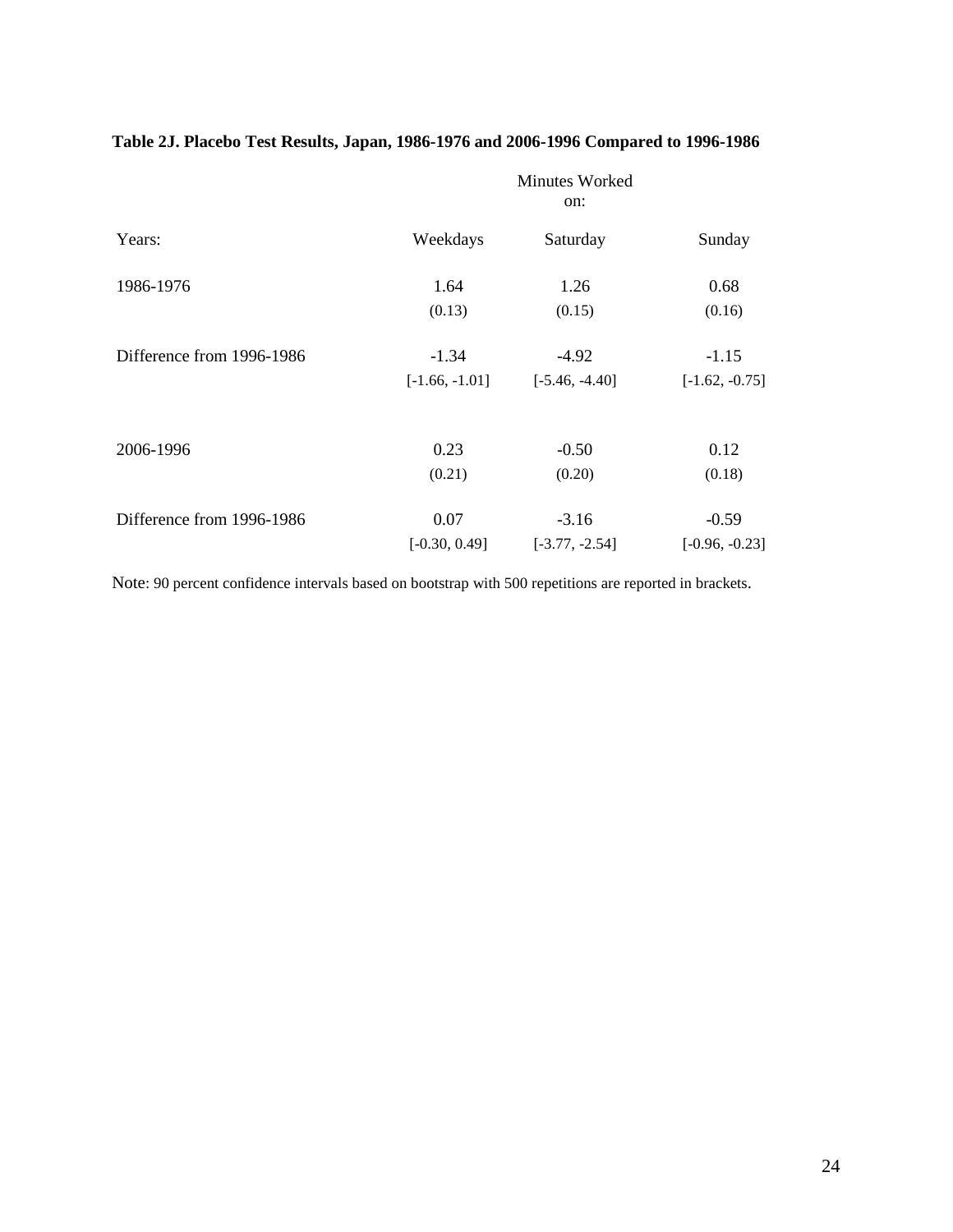|                              | Weekdays       |                |                | <b>Saturday</b> |                  | <b>Sunday</b> |
|------------------------------|----------------|----------------|----------------|-----------------|------------------|---------------|
|                              | <b>OLS</b>     | <b>GMM</b>     | <b>OLS</b>     | <b>GMM</b>      | <b>OLS</b>       | <b>GMM</b>    |
| $\alpha'$                    | 0.382          | 1.683          | 0.194          | 0.095           | 0.287            | $-0.462$      |
|                              | (0.034)        | (0.869)        | (0.023)        | (0.042)         | (0.041)          | (0.365)       |
| $\beta'$                     | 0.122          | 0.477          | 0.216          | 0.226           | 0.178            | 0.427         |
|                              | (0.026)        | (0.376)        | (0.018)        | (0.029)         | (0.031)          | (0.242)       |
| Y'                           | 0.497          | $-1.16$        | 0.591          | 0.679           | 0.535            | 1.035         |
|                              | (0.035)        | (1.059)        | (0.020)        | (0.038)         | (0.040)          | (0.316)       |
| $\overline{H^*}$             | 132            |                | 148            |                 | 154              |               |
|                              | (0.800)        |                | (0.722)        |                 | (0.742)          |               |
| $\overline{T^*}$             | 641            |                | 662            |                 | 701              |               |
|                              | (0.827)        |                | (0.649)        |                 | (0.734)          |               |
| $\overline{L^*}$             | 301            |                | 396            |                 | 466              |               |
|                              | (0.998)        |                | (1.118)        |                 | (1.122)          |               |
| $\mathbf T$                  | 656            | 603            | 324            | 310             | $-421$           | 844           |
|                              | [369, 1727]    | [567, 636]     | [225, 409]     | [53, 426]       | $[-1814, 101]$   | [757, 1340]   |
| $\overline{\Gamma}$          | 3232           | 278            | $-382$         | $-427$          | $-2428$          | 930           |
|                              | [1838, 8549]   | [232, 322]     | $[-599, -165]$ | $[-1152, -88]$  | $[-5973, -1250]$ | [757, 1340]   |
| $\Delta$ Subsistence level T | $\overline{2}$ | $\overline{2}$ | 13             | 8               | 9                | 6             |
|                              | [1, 3]         | [0, 3]         | [10, 15]       | $[-2, 13]$      | [7, 11]          | [3, 8]        |
| $\Delta$ Subsistence level L | 10             | 5              | 38             | 21              | 18               | 12            |
|                              | [8, 12]        | [3, 7]         | [33, 43]       | $[-1, 33]$      | [15, 23]         | [6, 15]       |

**Table 3J. Structural Estimates of Equation (4), Japan\***

\*Standard errors in parentheses. Bootstrapped 90-percent confidence intervals in brackets, based on 500 resamplings.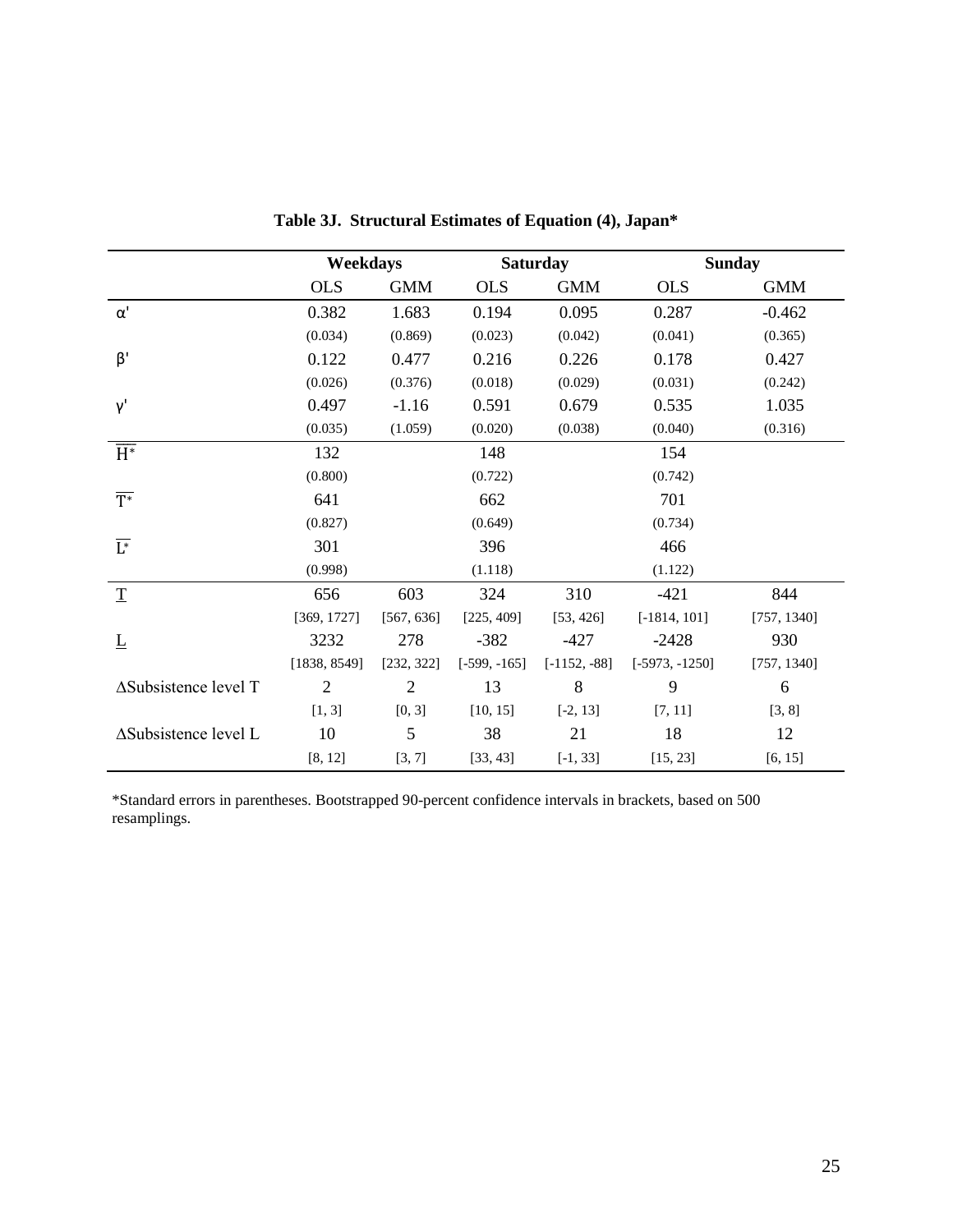|                              | Weekdays   |              | <b>Saturday</b> |              | <b>Sunday</b>    |              |
|------------------------------|------------|--------------|-----------------|--------------|------------------|--------------|
|                              | <b>OLS</b> | <b>GMM</b>   | <b>OLS</b>      | <b>GMM</b>   | <b>OLS</b>       | <b>GMM</b>   |
| $\alpha'$                    | 0.306      | 0.993        | 0.259           | 0.436        | 0.145            | 0.946        |
|                              | (0.015)    | (0.220)      | (0.017)         | (0.049)      | (0.019)          | (0.328)      |
| $\beta'$                     | 0.126      | 0.039        | 0.122           | 0.158        | 0.222            | 0.405        |
|                              | (0.012)    | (0.103)      | (0.015)         | (0.047)      | (0.019)          | (0.166)      |
| Y'                           | 0.567      | $-0.032$     | 0.619           | 0.406        | 0.633            | $-0.351$     |
|                              | (0.016)    | (0.200)      | (0.019)         | (0.060)      | (0.023)          | (0.396)      |
| $\overline{H^*}$             | 130        |              | 151             |              | 152              |              |
|                              | (1.362)    |              | (2.261)         |              | (2.211)          |              |
| $\overline{T}^*$             | 652        |              | 694             |              | 725              |              |
|                              | (0.853)    |              | (1.669)         |              | (1.642)          |              |
| $\overline{\mathsf{L}^*}$    | 287        |              | 374             |              | 432              |              |
|                              | (1.610)    |              | (2.830)         |              | (2.812)          |              |
| $\underline{\mathbf{T}}$     | 57         | 123          | $-128$          | $-65$        | $-711$           | $-89$        |
|                              | [35, 65]   | [98, 147]    | $[-285, -121]$  | $[-154, 50]$ | $[-864, -456]$   | $[-310, 97]$ |
| $\underline{L}$              | 323        | 658          | $-727$          | 140          | $-1738$          | 934          |
|                              | [263, 337] | [614, 695]   | $[-1053, -578]$ | $[-54, 334]$ | $[-2215, -1158]$ | [604.1152]   |
| $\Delta$ Subsistence level T | 45         | 38           | 70              | 70           | 47               | 51           |
|                              | [43, 48]   | [35, 41]     | [67, 75]        | [67, 74]     | [40, 54]         | [47, 56]     |
| $\Delta$ Subsistence level L | 11         | $-23$        | 17              | 14           | $-35$            | $-15$        |
|                              | [7, 20]    | $[-27, -17]$ | [5, 31]         | [6, 22]      | $[-54, -18]$     | $[-22, -9]$  |

**Table 3K. Structural Estimates of Equation (4), Korea\***

\*Standard errors in parentheses. Bootstrapped 90-percent confidence intervals in brackets, based on 500 resamplings.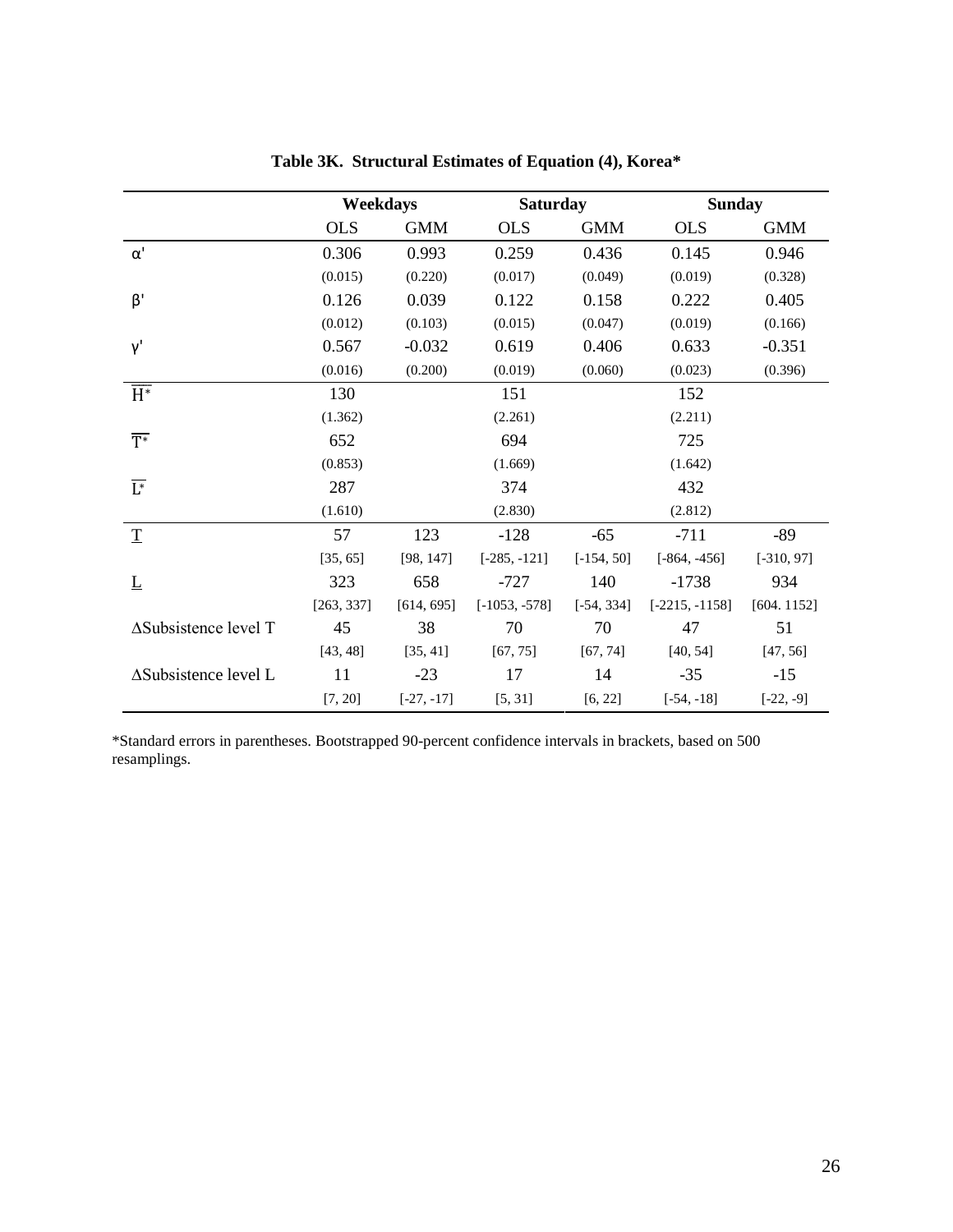|                                                 | <b>Japan</b> |            |                | Korea      |
|-------------------------------------------------|--------------|------------|----------------|------------|
|                                                 | <b>OLS</b>   | <b>GMM</b> | <b>OLS</b>     | <b>GMM</b> |
| Observed $\Delta M$ (minutes)                   | 87           | 87         | 104            | 104        |
| $\Delta H$ via $\alpha'$ (H1)                   | 17           | 8          | 27             | 45         |
| $\Delta H$ via change in subsistence level (H2) | $-10$        | $-3$       | $-23$          | $-37$      |
| $\Delta T$ via $\beta'$ (T1)                    | 19           | 20         | 13             | 16         |
| $\Delta T$ via change in subsistence level (T2) | 2            |            | 59             | 57         |
| $\Delta L$ via $\gamma$ <sup>'</sup> (L1)       | 51           | 59         | 64             | 42         |
| $\Delta L$ via change in subsistence level (L2) | 8            | 1          | $-37$          | $-20$      |
| $H1+H2$                                         | $\tau$       | 6          | $\overline{4}$ | 9          |
| Fraction of total AM                            | 0.08         | 0.06       | 0.04           | 0.08       |
| $T1+T2$                                         | 21           | 21         | 72             | 73         |
| Fraction of total AM                            | 0.24         | 0.24       | 0.69           | 0.70       |
| $L1+L2$                                         | 59           | 60         | 28             | 22         |
| Fraction of total AM                            | 0.68         | 0.69       | 0.26           | 0.21       |

**Table 4. Decomposition of the Change in Market Work on Saturdays (minutes and percentage distributions)**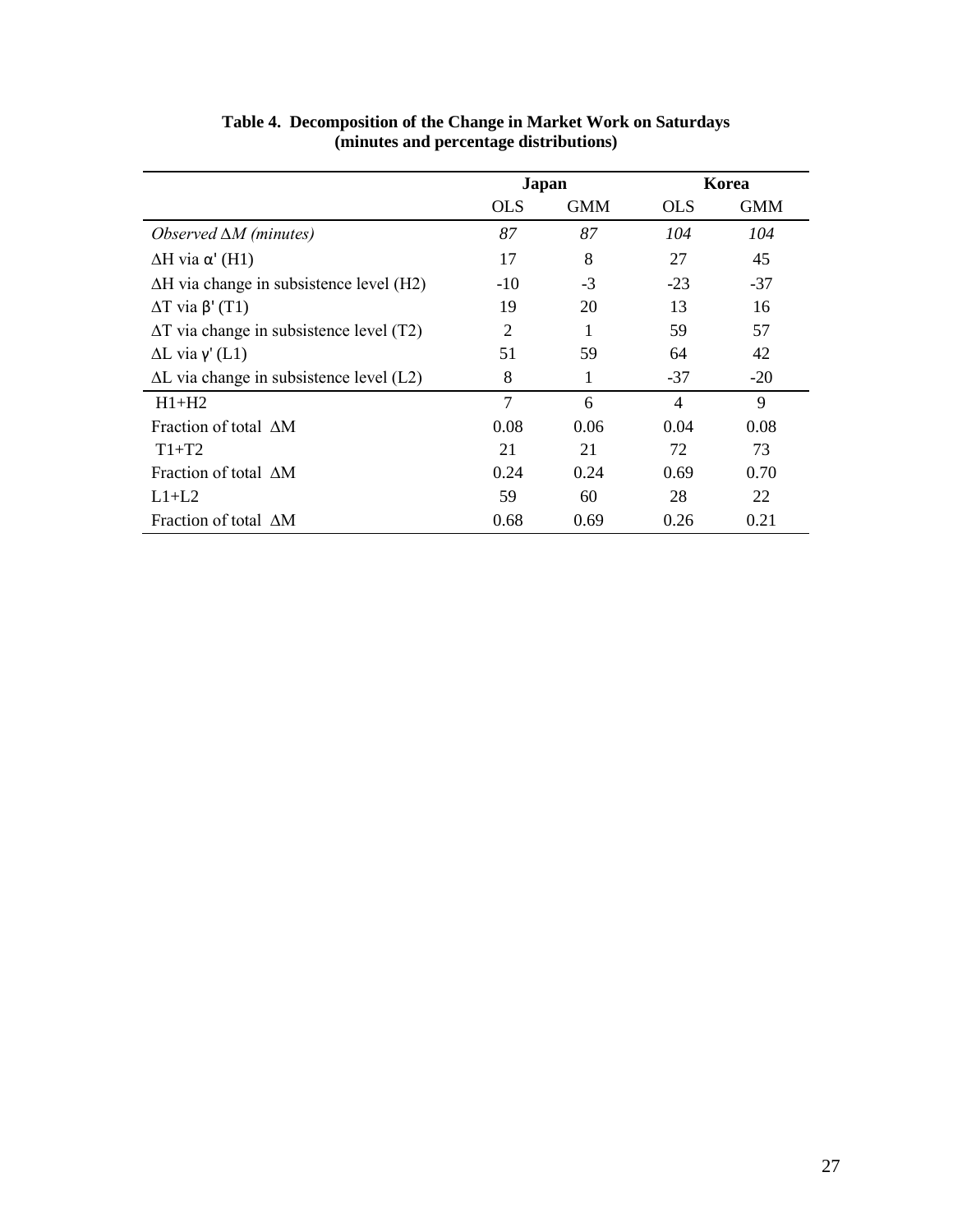|                   | Japan*                                                                         | Korea**                                  |
|-------------------|--------------------------------------------------------------------------------|------------------------------------------|
| Market<br>Work    | Work                                                                           | Working and Work-Related<br>Activities   |
| M                 | Schoolwork                                                                     | <b>Educational Activities</b>            |
|                   | Commuting to/from school or work                                               | <b>Non-school Educational Activities</b> |
|                   | <b>Studying and Researching</b>                                                |                                          |
| Household         |                                                                                |                                          |
| <b>Production</b> | Housework                                                                      | <b>Household Services</b>                |
| H                 | Child Care                                                                     | Caring for Household Members             |
|                   | Child care                                                                     |                                          |
|                   | Shopping                                                                       |                                          |
| <b>Tertiary</b>   |                                                                                |                                          |
| <b>Activities</b> | Sleep                                                                          | Personal Care (includes Sleep)           |
| T                 | <b>Personal Care</b>                                                           |                                          |
|                   | Meals                                                                          |                                          |
|                   | <b>Medical Examination or Treatment</b>                                        |                                          |
| Leisure           | TV, Radio, Reading                                                             | <b>Volunteer Activities</b>              |
| L                 | <b>Rest and Relaxation</b>                                                     | Socializing and Leisure                  |
|                   | Hobbies and Amusements                                                         |                                          |
|                   | <b>Sports</b>                                                                  |                                          |
|                   | <b>Volunteer and Social Activities</b>                                         |                                          |
|                   | Social Life                                                                    |                                          |
| <b>Prorated</b>   | Travel Other than Commuting                                                    | <b>Other Activities</b>                  |
|                   | Caring and Nursing                                                             |                                          |
|                   | <b>Other Activities</b>                                                        |                                          |
|                   | *Schoolwork was first included in 1996,                                        | **Travel for each activity is added to   |
|                   | Caring and Nursing from 1991. Non-                                             | the appropriate aggregate.               |
|                   | commuting travel is prorated across H,<br>L and medical treatment. The rest is |                                          |
|                   | prorated across all aggregates.                                                |                                          |

# **APPENDIX Table A. Classification of Sub-aggregates into M, H, T and L**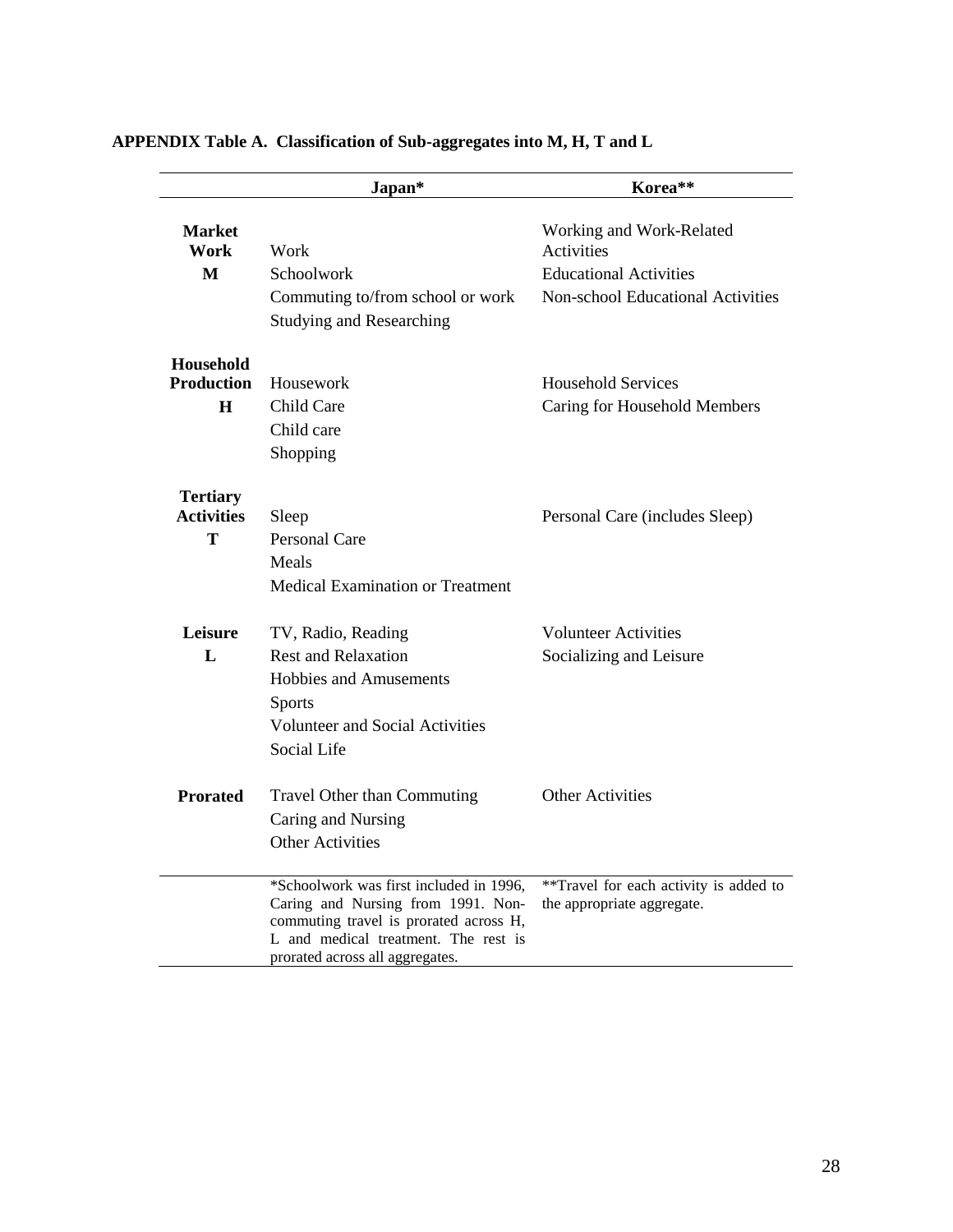|                      | <b>OLS</b>    | <b>GMM</b>     |
|----------------------|---------------|----------------|
| $\alpha'$            | 0.167         | 0.176          |
|                      | (0.06)        | (0.029)        |
| $\beta'$             | 0.205         | 0.203          |
|                      | (0.008)       | (0.038)        |
| $\gamma'$            | 0.629         | 0.621          |
|                      | (0.009)       | (0.043)        |
| $\delta'$            | 13.159        | 109.353        |
|                      | (5.441)       | (29.723)       |
| $H^*$                | 148           |                |
|                      | (0.722)       |                |
| $T^*$                | 662           |                |
|                      | (0.649)       |                |
| $L^*$                | 396           |                |
|                      | (1.118)       |                |
| $\mathbf T$          | 497           | 490            |
|                      | [363, 662]    | [384, 551]     |
| L                    | 130           | 106            |
|                      | $[-107, 612]$ | $[-95, 273]$   |
| ∆Subsistence level T | $-8$          | $-6$           |
|                      | $[-16, -7]$   | $[-21, 2]$     |
| ∆Subsistence level L | $-4$          | $\overline{0}$ |
|                      | $[-28, -4]$   | $[-27, 21]$    |

# **APPENDIX BJ. Structural Estimates with Consumption on Saturdays, Japan**

Notes: Standard errors in parentheses. Bootstrapped 90-percent confidence intervals in brackets, based on 500 resamplings